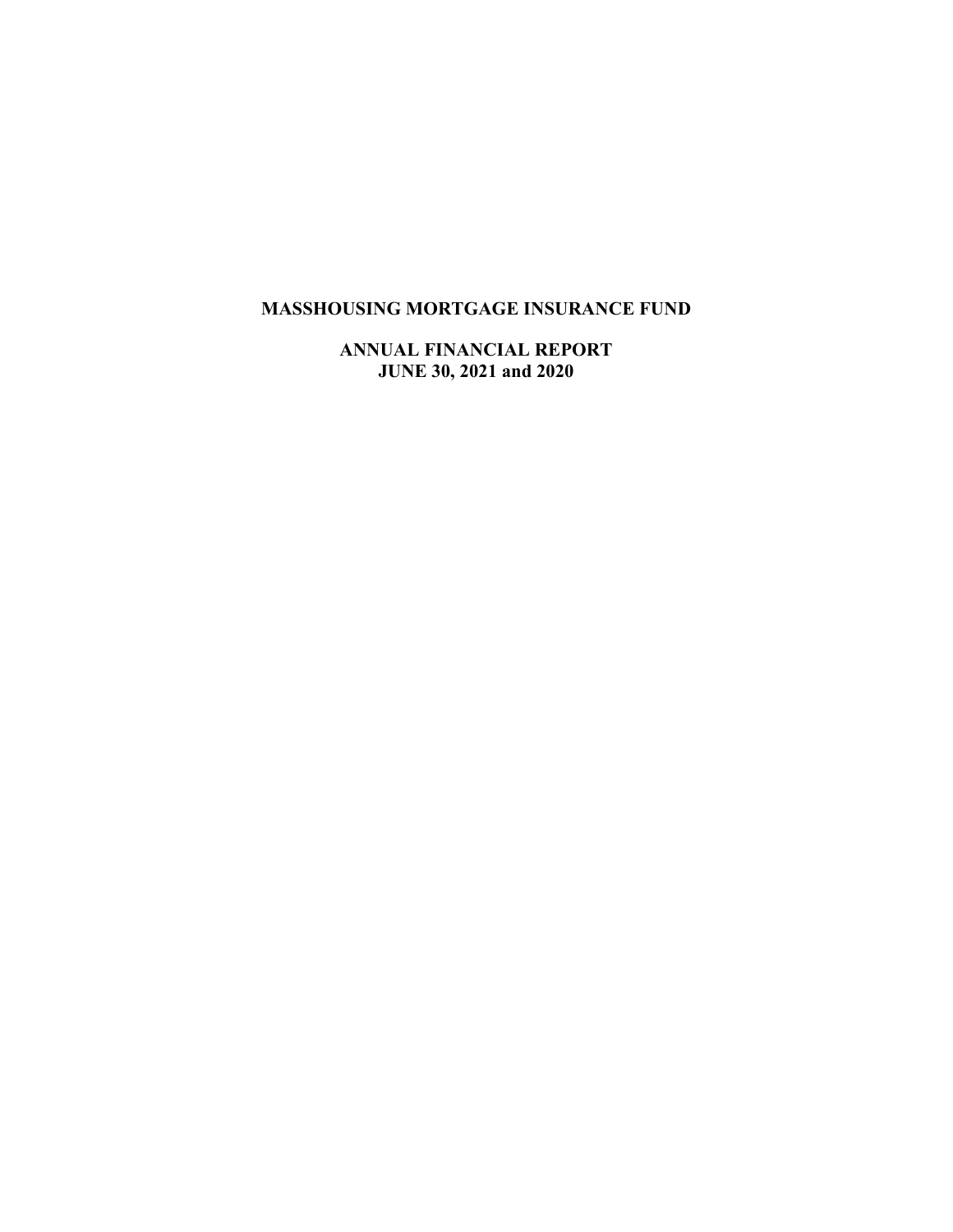# **MASSHOUSING MORTGAGE INSURANCE FUND FINANCIAL STATEMENTS JUNE 30, 2021 and 2020**

# **TABLE OF CONTENTS**

# **FINANCIAL STATEMENTS**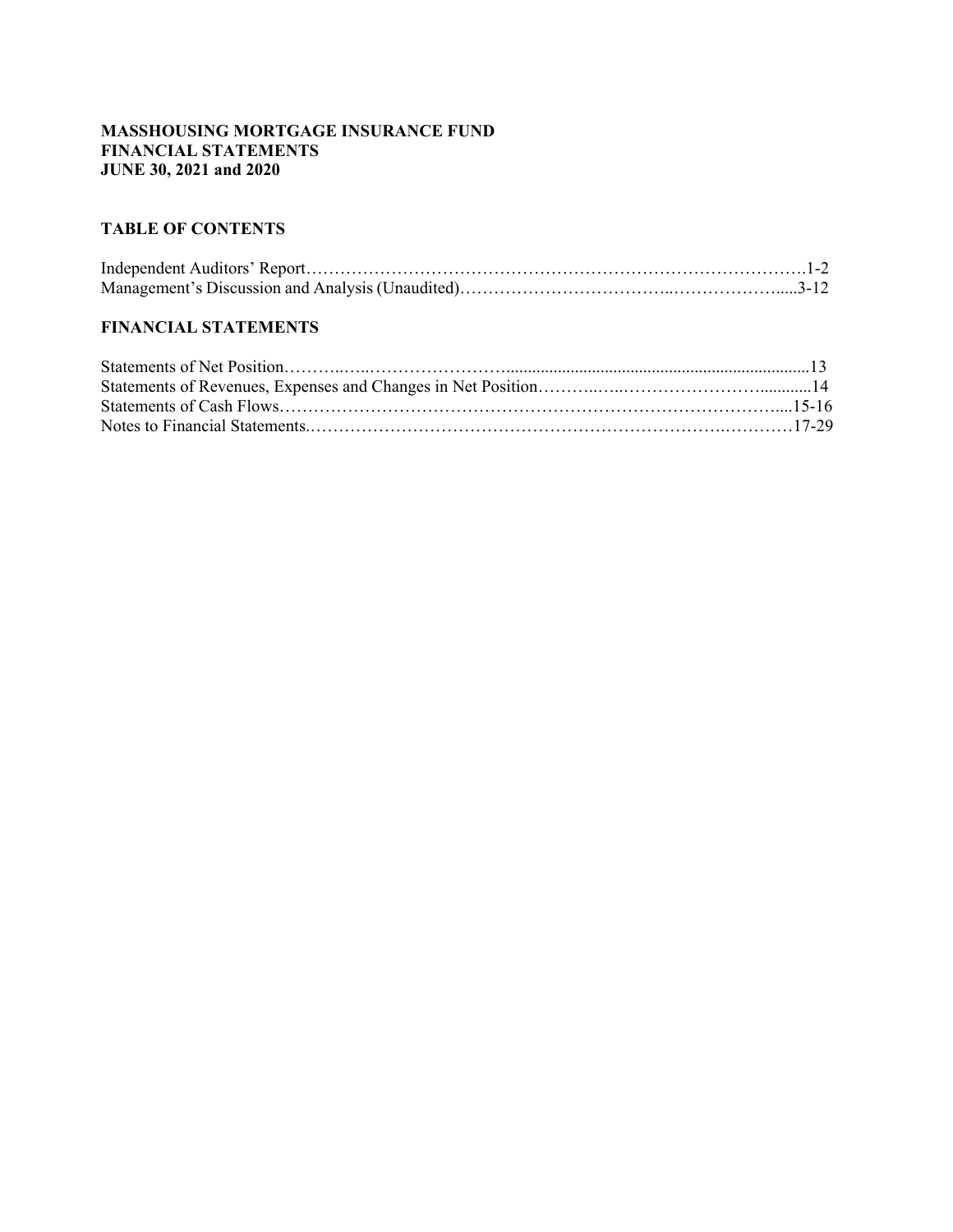

# **Report of Independent Auditors**

To the Members of MassHousing Massachusetts Housing Finance Agency

We have audited the accompanying financial statements of the business-type activities of the MassHousing Mortgage Insurance Fund (the "MIF"), a fund within the Massachusetts Housing Finance Agency's (the "Agency") Working Capital Fund, as of and for the years ended June 30, 2021 and 2020, and the related notes to the financial statements, which collectively comprise the MIF's basic financial statements as listed in the table of contents.

# *Management's Responsibility for the Financial Statements*

Management is responsible for the preparation and fair presentation of the financial statements in accordance with accounting principles generally accepted in the United States of America; this includes the design, implementation, and maintenance of internal control relevant to the preparation and fair presentation of financial statements that are free from material misstatement, whether due to fraud or error.

### *Auditors' Responsibility*

Our responsibility is to express an opinion on the financial statements based on our audits. We conducted our audits in accordance with auditing standards generally accepted in the United States of America. Those standards require that we plan and perform the audit to obtain reasonable assurance about whether the financial statements are free from material misstatement.

An audit involves performing procedures to obtain audit evidence about the amounts and disclosures in the financial statements. The procedures selected depend on our judgment, including the assessment of the risks of material misstatement of the financial statements, whether due to fraud or error. In making those risk assessments, we consider internal control relevant to the MIF's preparation and fair presentation of the financial statements in order to design audit procedures that are appropriate in the circumstances, but not for the purpose of expressing an opinion on the effectiveness of the MIF's internal control. Accordingly, we express no such opinion. An audit also includes evaluating the appropriateness of accounting policies used and the reasonableness of significant accounting estimates made by management, as well as evaluating the overall presentation of the financial statements. We believe that the audit evidence we have obtained is sufficient and appropriate to provide a basis for our audit opinion.

# *Opinion*

In our opinion, the financial statements referred to above present fairly, in all material respects, the financial position of the business-type activities of the MassHousing Mortgage Insurance Fund, a fund within the Massachusetts Housing Finance Agency's Working Capital Fund, as of June 30, 2021 and 2020, and the respective changes in financial position and cash flows thereof for the years then ended in accordance with accounting principles generally accepted in the United States of America.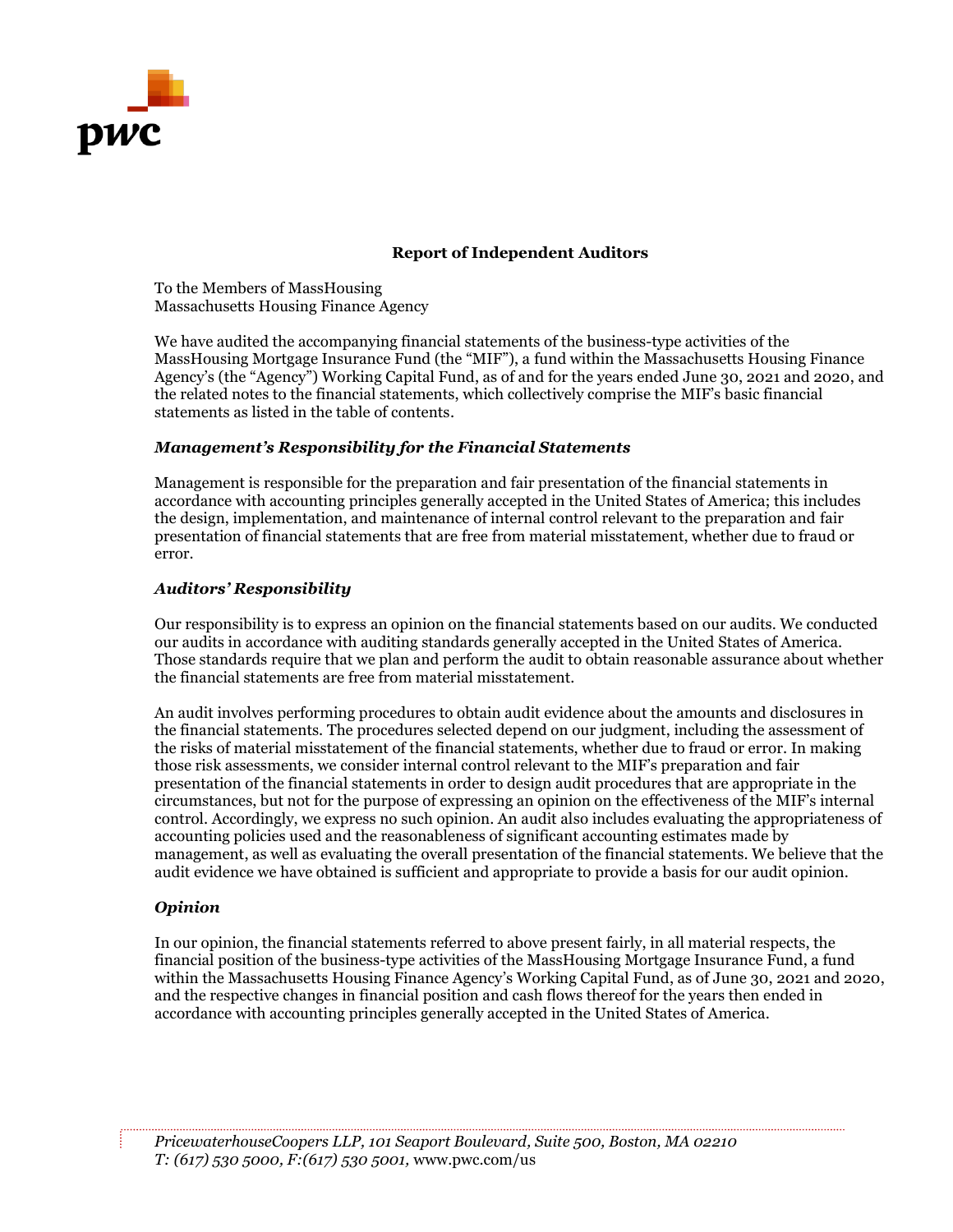

# *Emphasis of Matter*

As discussed in Note A, the financial statements of the MassHousing Mortgage Insurance Fund are intended to present the financial position, the changes in financial position, and cash flows of only that portion of the Agency that is attributable to the MassHousing Mortgage Insurance Fund. They do not purport to, and do not, present fairly the financial position of the Agency as of June 30, 2021 and 2020, the changes in its financial position, or its cash flows for the years then ended in accordance with accounting principles generally accepted in the United States of America. Our opinion is not modified with respect to this matter.

#### *Other Matter*

The accompanying management's discussion and analysis on pages 3 through 12 are required by accounting principles generally accepted in the United States of America to supplement the basic financial statements. Such information, although not a part of the basic financial statements, is required by the Governmental Accounting Standards Board who considers it to be an essential part of financial reporting for placing the basic financial statements in an appropriate operational, economic, or historical context. We have applied certain limited procedures to the required supplementary information in accordance with auditing standards generally accepted in the United States of America, which consisted of inquiries of management about the methods of preparing the information and comparing the information for consistency with management's responses to our inquiries, the basic financial statements, and other knowledge we obtained during our audit of the basic financial statements. We do not express an opinion or provide any assurance on the information because the limited procedures do not provide us with sufficient evidence to express an opinion or provide any assurance.

PrincevaterhouseCoopers LLP

September 24, 2021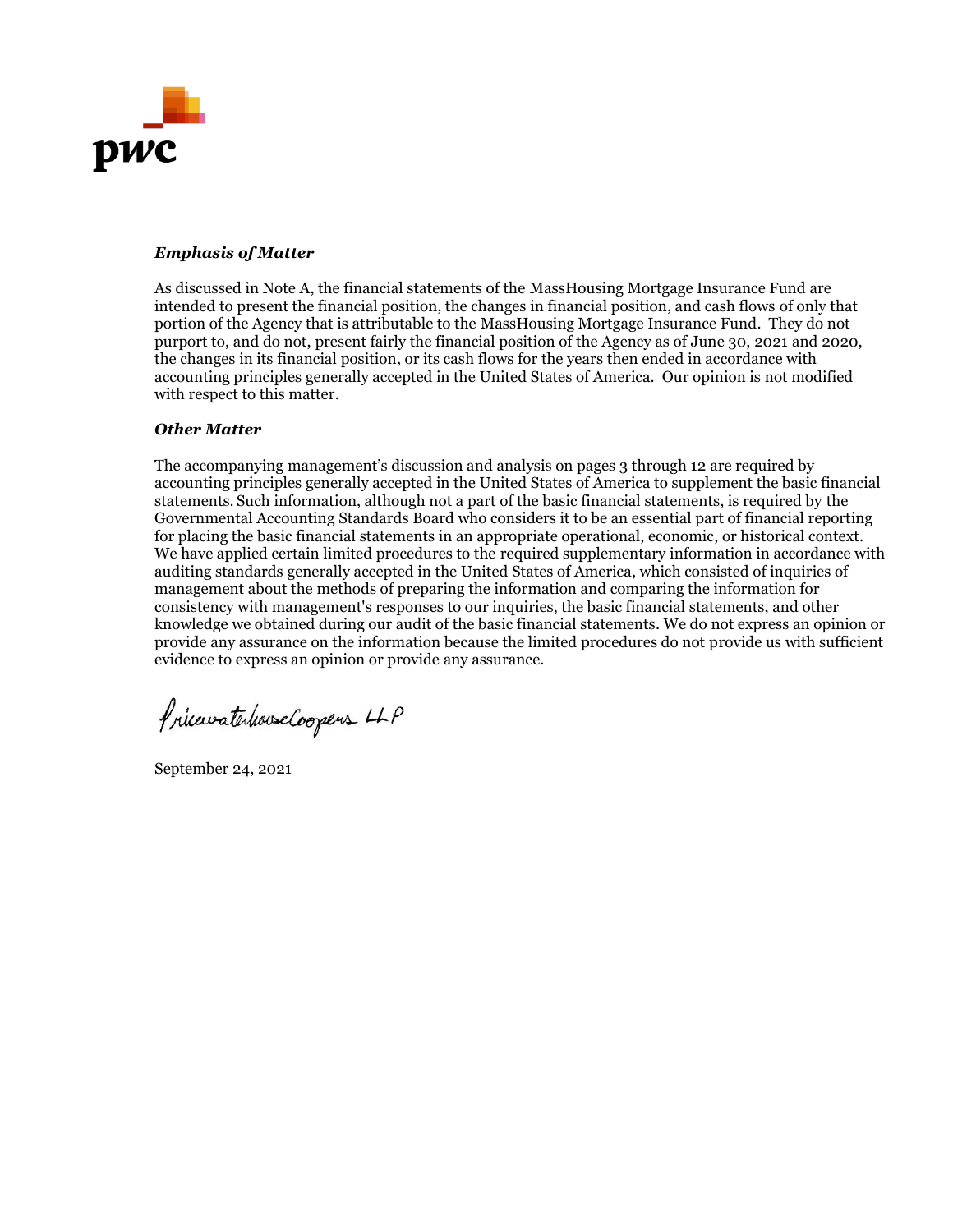# **MassHousing Mortgage Insurance Fund**

Annual Financial Report

Prepared by the Office of the Financial Director Rachel C. Madden, Financial Director Stephen E. Vickery, Comptroller

# **MANAGEMENT'S DISCUSSION AND ANALYSIS**

### **Overview of the Annual Report**

This annual financial report of the MassHousing Mortgage Insurance Fund (MIF) consists of three sections: (1) management's discussion and analysis; (2) the financial statements; and (3) notes to the financial statements.

The financial statements and notes to the financial statements were prepared in conformity with the accounting principles generally accepted in the United States of America (GAAP) using the accounting standards promulgated by the Governmental Accounting Standards Board (GASB).

### **Management's Discussion and Analysis**

The following is an unaudited narrative overview of MIF's financial position and the results of its operations for fiscal years ended June 30, 2021 (FY 2021) and June 30, 2020 (FY 2020), with selected comparative information for the fiscal year ended June 30, 2019 (FY 2019). Readers are encouraged to consider the information presented in this discussion and analysis in conjunction with the information presented in the financial statements and notes to the financial statements, all of which follow this narrative overview.

Management's discussion and analysis is designed (1) to assist the reader in focusing on significant financial matters and activities and (2) to identify any significant changes in MIF's financial position and results of its operations during FY 2021 and FY 2020, with selected comparative information for FY 2019. The primary accounting policies followed by MIF are presented in Note B to the financial statements and are not repeated herein.

#### **The Financial Statements**

- The statement of net position provides information about MIF's financial condition at the end of the fiscal year by indicating the nature and amounts of its investments in resources (assets), its obligations to creditors (liabilities), its deferred outflows and inflows of resources, if applicable, and its resulting net position at the end of the fiscal year. Net position represents total assets, plus deferred outflows of resources, less total liabilities, less deferred inflows of resources. The organization of the statement of net position separates assets and liabilities into their current and non-current components. It also separately displays deferred outflows and inflows of resources if there are any.
- The statement of revenues, expenses, and changes in net position provides information about MIF's revenues and expenses for the year in order to measure the performance (or results) of MIF's operations over the year. This statement measures operating results and the change in net position for the fiscal year. If revenues exceed expenses for the year, the result is operating income which increases the net position for the year. If expenses exceed revenues, the result is a decrease in net position for the year.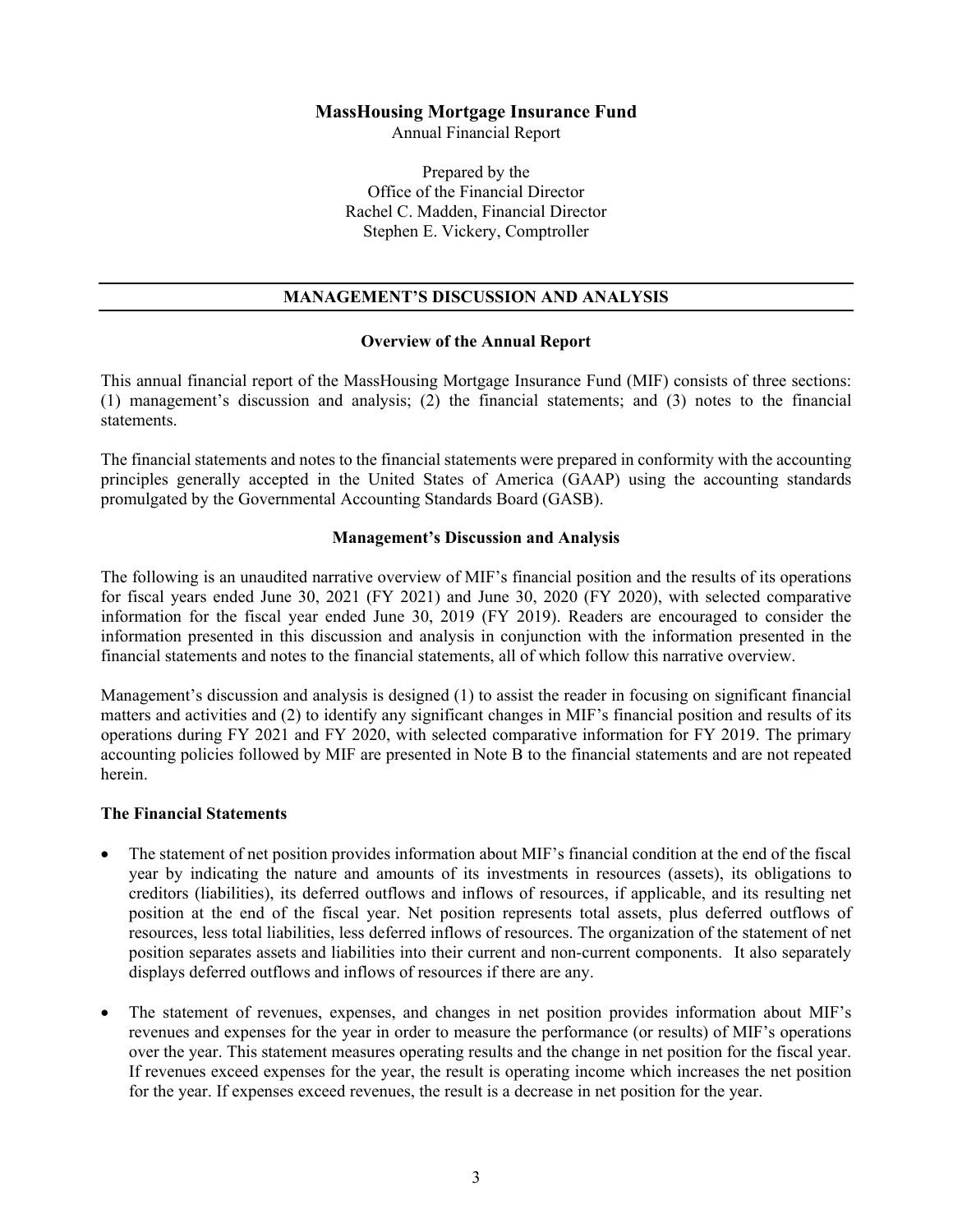• The statement of cash flows provides detailed information about the net change in cash and cash equivalents for the year, resulting from four principal types of activities: operating activities, capital financing activities, if any, non-capital financing activities, if any, and investing activities. Cash collections (receipts) and payments (disbursements) are presented in this statement to arrive at the net increase or decrease in cash and cash equivalents for the year.

# **The Notes to Financial Statements**

- The notes to financial statements provide information that is useful to the reader in understanding MIF's financial statements, including the description of its programs, accounting methods and policies.
- The notes include disclosures regarding MIF's investments and cash and cash equivalents, as well as its contractual obligations, future commitments, and contingencies.
- The notes also include information regarding events or developments that did have or could have a material impact on MIF's financial condition, results of operations and on cash flows.

# **Background**

In June 1988, the Massachusetts Housing Finance Agency (MassHousing or the Agency) established the Massachusetts Housing Loan Loss Reserve Fund within the Agency's Working Capital Fund (WCF) under an escrow agreement last amended on June 21, 2010 between the Agency and U.S. Bank National Association (successor trustee to State Street Bank & Trust Company). In October 2003, the Fund's name was changed to MassHousing Mortgage Insurance Fund (MIF). MIF's net position is presented as restricted net position within the Agency's Working Capital Fund. MIF was created in response to the Agency's assessment and determination that insurance provided by private mortgage insurers was not available to borrowers at prices and with terms and conditions consistent with the requirements of the Agency's single-family loan programs. Under the terms of the escrow agreement, MIF may not issue any mortgage insurance policy for a loan, or make any commitment for a policy, if it is determined that the MIF's capital is not sufficient to satisfy the capital adequacy requirements of both Standard & Poor's Rating Services (S&P) and Moody's Investors Service, Inc. (Moody's) necessary to maintain the Agency's credit rating and the credit ratings on the Agency's outstanding bonds based on reserve models provided by such rating agencies.

MIF has reinsurance arrangements with the following independent insurers: Mortgage Guaranty Insurance Corporation, United Guaranty Residential Insurance Corporation, Genworth Mortgage Insurance Corporation and Willis Re, acting as a broker for Aspen Insurance UK Limited, Everest Reinsurance Company, Insurance Company of the West, Markel Global Reinsurance Company, Partner Reinsurance Europe SE (Zurich Branch), and Partner Reinsurance Company of the U.S. These insurers provide greater diversification of risk, minimize exposure on large losses, and allow MIF to access increased limits of liability. Although reinsurance agreements contractually obligate MIF's reinsurers to reimburse MIF for their proportionate share of any losses, they do not discharge MIF's primary responsibility to pay the loss claim.

MIF does not have separate legal standing from MassHousing and it is not a component unit as defined by GASB Statement No. 14 – The Financial Reporting Entity. MIF is part of MassHousing and is included in MassHousing's combined financial statements as a part of the Agency**.** At its discretion, MassHousing's Board of Directors may elect to contribute cash to MIF to increase or stabilize MIF's insurance capacity.

All fees, charges, and premiums collected from borrowers and lenders and all investment earnings are deposited into MIF accounts. All mortgage insurance claims, including all costs associated therewith, as well as all administrative expenses incurred by MassHousing in connection with the administration of MIF, are payable from MIF accounts. MIF operates separately and independently from the Agency's Home Ownership loan program's origination and monitoring operations. MIF currently derives all its business from either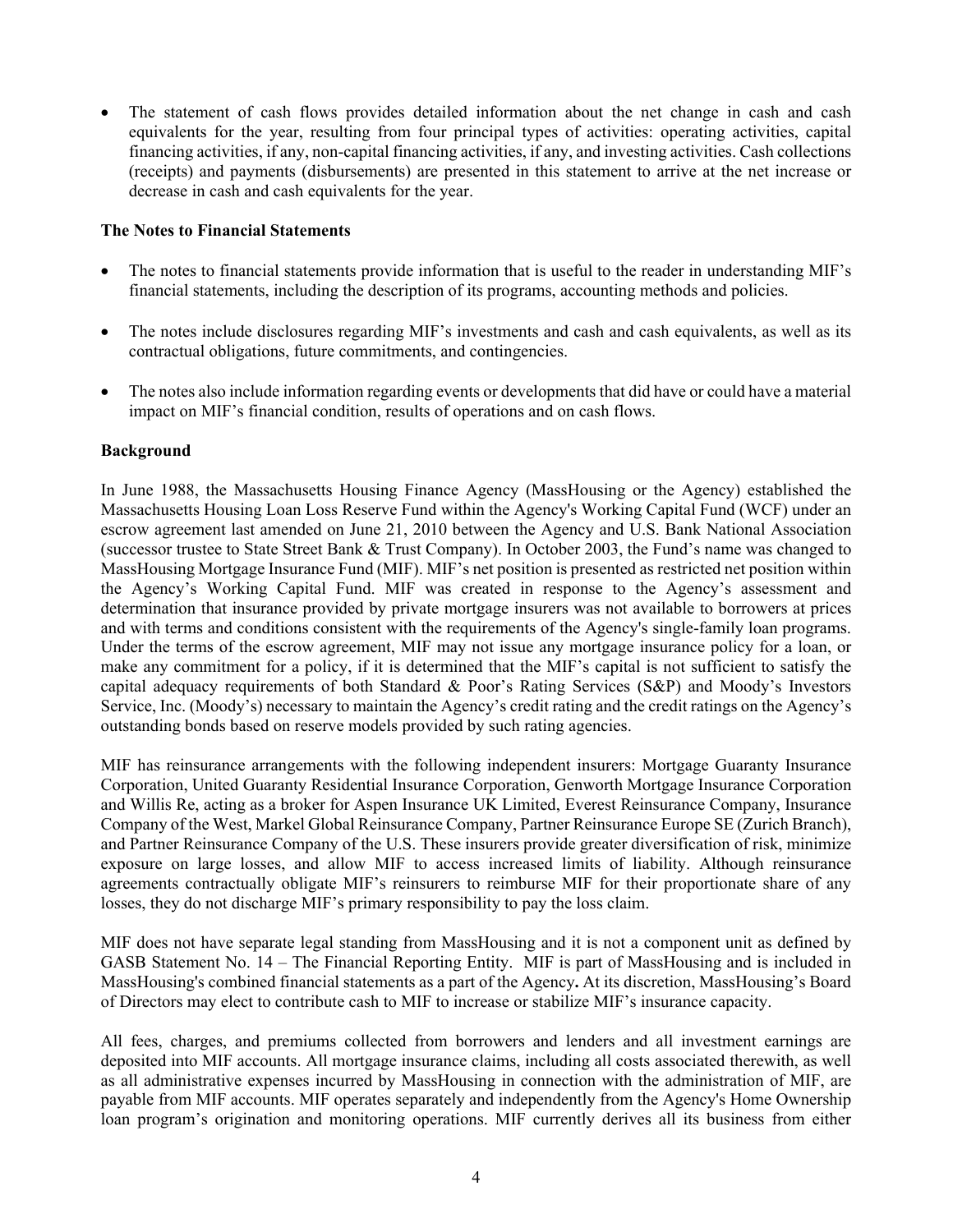MassHousing or MassHousing's approved lender network.

As of June 30, 2021 and 2020, approximately \$2.2 billion and \$2.5 billion, respectively, of loans, net of principal reductions, were insured by MIF. Of these amounts, the reinsurers have covered \$1.5 billion and \$1.7 billion, respectively of the Insurance in Force and MIF retains \$0.7 billion and \$0.8 billion, respectively. As of June 30, 2021, MIF estimates that it is authorized to extend mortgage insurance coverage up to an additional \$2.0 billion of loans without reinsurance, or \$20.4 billion with reinsurance, or any combination which arrives at the same additional exposure.

In fiscal year 2014, MIF commenced the Lender Paid Mortgage Insurance (LPMI) program. Through this program, the cost of mortgage insurance is paid up-front by the lender with a single premium rather than spreading it out in monthly payments over the life of the loan. This cost is offset by a higher interest rate on the mortgage, compared to a loan with Borrower Paid Mortgage Insurance (BPMI). Even with the higher rate, the LPMI generally results in a lower monthly payment for the borrower for the first several years of the loan, and still provides MassHousing's signature [MIPlus](http://www.masshousing.com/miplus)® unemployment benefit protection that pays a borrower's monthly principal and interest payment for up to six months if the borrower becomes unemployed.

The LPMI program is generally best suited for homebuyers who expect to sell their home, refinance, or pay off their mortgage within 10 years. Because the higher interest rate of an LPMI loan remains in place until the loan is refinanced or paid off, and because BPMI can be cancelled once the loan-to-value reaches 80%, BPMI is usually a more favorable option for homebuyers who intend to keep their mortgage beyond 10 years.

# **COVID-19 Response**

On March 11, 2020, the World Health Organization declared COVID-19 a global pandemic and on March 13, 2020, the President of the United States declared a national emergency in response to the COVID-19 pandemic. Since the initial emergency declaration, the Federal government has enacted several COVID-19 related bills, including the Coronavirus Aid, Relief and Economic Security Act (The CARES Act), signed into law on March 27, 2020, and the American Rescue Plan Act of 2021 (ARPA), signed into law on March 11, 2021.

Under The CARES Act, a borrower with a federally backed mortgage loan secured by a lien on residential property designed for 1-4 families, who is experiencing financial hardship due, directly, or indirectly, to the COVID-19 emergency could request forbearance regardless of delinquency status. The CARES Act further provided that upon receipt of a request of forbearance, servicers of such loans, such as MassHousing, will (i) provide forbearance for up to 180 days and (ii) extend forbearance for up to an additional 180-day period, upon the timely request of the borrower.

ARPA, a \$1.9 trillion COVID-19 relief package, which includes a number of provisions that mostly affect hospitals and health systems, provides financial support for families and small businesses, as well as extends and expands support for housing, childcare, food and the education system. MassHousing is currently monitoring the housing related implications of ARPA and plans for deploying any housing-related funds made available by ARPA.

In February 2021, the President of the United States announced additional measures available for certain eligible homeowners with federally-backed mortgage loans, including (i) the extension of a foreclosure moratorium through June 30, 2021, (ii) the extension, to June 30, 2021, of the deadline by which forbearance may be requested and (iii) the availability of up to six months of additional mortgage payment forbearance, in three-month increments, for eligible borrowers who entered forbearance on or before June 30, 2020. In addition, the Federal Housing Financing Agency (FHFA) announced that certain eligible borrowers with mortgages backed by FNMA or FHLMC (i) are covered under a foreclosure moratorium running through June 30, 2021 and (ii) if the borrower was in an active COVID-19 forbearance plan as of February 28, 2021, may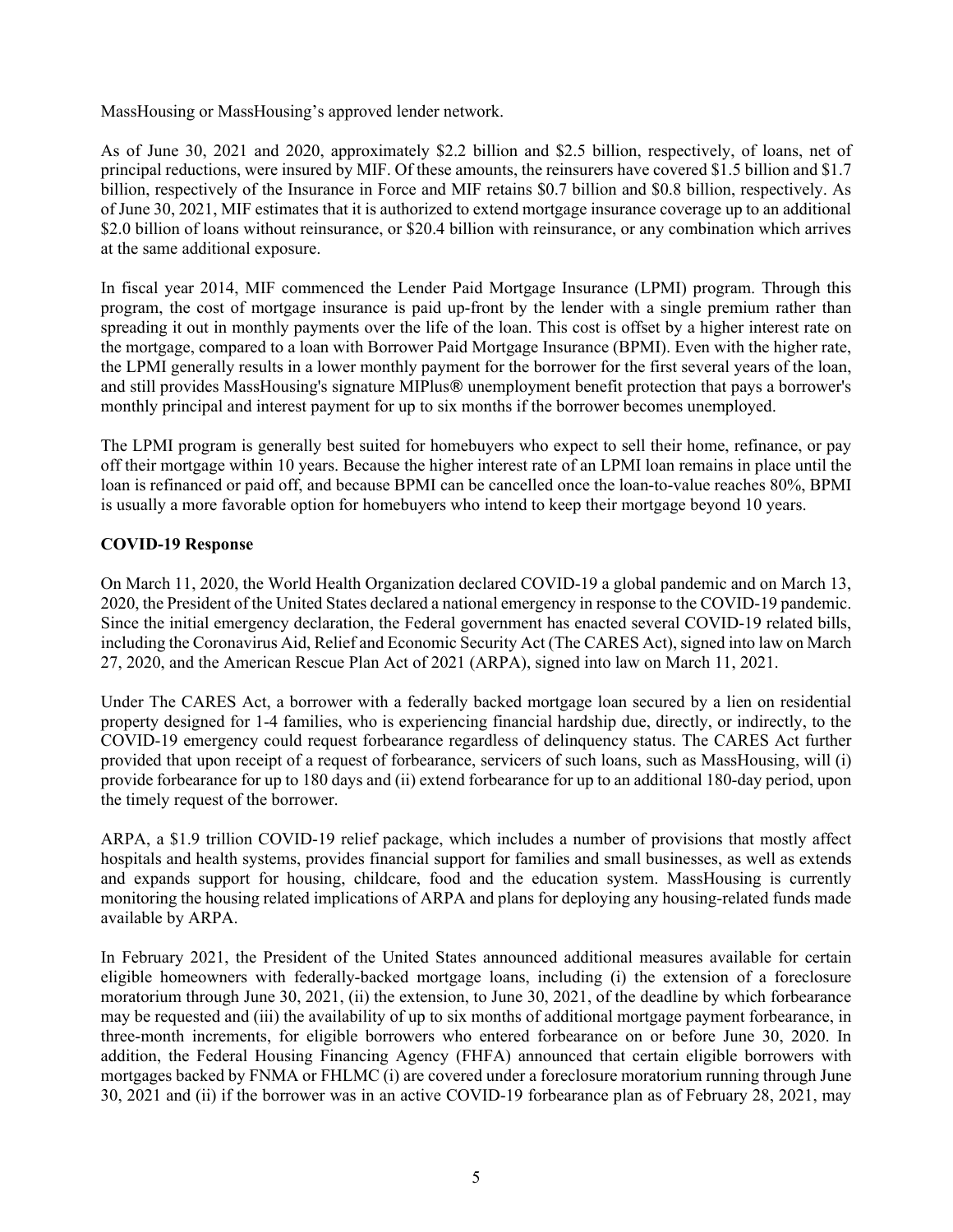qualify for an additional six-months of forbearance (bringing the overall forbearance period to up to 18-months for such borrowers).

In May of 2021, The Commonwealth of Massachusetts launched its Subsidized Housing Emergency Rental Assistance (SHERA) program. The SHERA program is funded with a portion of the federal assistance provided for under section 501 of Division N of the Consolidated Appropriations Acts, 2021, PUB. L No. 116-260, enacted December 27, 2020. The SHERA Program helps residents clear rent arrearages incurred from April 1, 2020 through March 31, 2021 due to the COVID-19 pandemic. MassHousing borrowers are among the first phase of eligible participants for the program. MassHousing is one of the administrators of the SHERA program.

On May 28, 2021, Governor Baker issued an executive order terminating, as of June 15, 2021, the state of emergency due to COVID-19 that had been in place in Massachusetts since March 20, 2020 and rescinding prior orders that had implemented COVID-19 restrictions such as masking and limits on the size of gatherings or occupancy of certain buildings. However, MassHousing cannot predict (i) the duration or extent of the COVID-19 pandemic or any other outbreak emergency; (ii) the duration or expansion of any foreclosure or eviction moratorium affecting MassHousing's ability to foreclose and collect on delinquent mortgage loans; (iii) the number of mortgage loans that will be in default as a result of the COVID-19 pandemic and subsequent federal, state and local responses thereto, including the CARES Act and the referenced actions announced by the President and FHFA and ARPA; (iv) whether and to what extent the COVID-19 pandemic or other outbreak or emergency may disrupt the local or global economy, manufacturing, or supply chain, or whether any such disruption may adversely impact MassHousing or its operations; or (v) whether or to what extent MassHousing or other government agencies may provide additional deferrals, forbearances, adjustments, or other changes to payments on mortgage loans.

In June 2021, President Biden announced (i) the extension by the Department of Housing and Urban Development (HUD), the Department of Veterans Affairs (VA), and the United States Department of Agriculture (USDA) of their foreclosure moratorium for one, final month, until July 31, 2021, (ii) the extension by FHFA of its foreclosure moratorium for mortgages backed by Fannie Mae and Freddie Mac until July 31, 2021 and (iii) that HUD, VA and USDA would continue to allow homeowners who had not taken advantage of forbearance to date to enter into COVID-19 related forbearance through September 30, 2021, while homeowners with Fannie Mae and Freddie Mac-backed mortgages who have COVID-19 related hardships would continue to be eligible for COVID-19 related forbearance.

On August 3, 2021, the United States Centers for Disease Control and Prevention (CDC) issued an order to be effective through October 3, 2021 that, with certain exceptions, halts evictions of certain eligible tenants in United States counties experiencing substantial and high levels of community transmission of COVID-19. On August 26, 2021, the U.S. Supreme Court blocked any enforcement of the CDC's order. It is unknown what, if any, legislative or other governmental action may be prompted by the court ruling.

Any of these legislative or administrative actions, and other proposals, if enacted, may have both adverse and positive effects on MassHousing's operations and financial condition.

Each month since April 2020, the Agency has posted a voluntary notice regarding the impact of the COVID-19 pandemic on the Agency's Home Ownership Programs, Mortgage Insurance Fund and Rental Bond Programs on the Municipal Securities Rulemaking Board's Electronic Municipal Market Access system.

Because it is generally difficult to predict the full impact of the pandemic or the steps taken or to be taken by the government to address the pandemic and its repercussions, there can be no assurances that the pandemic and resulting business and market disruptions, will not have an adverse impact on the operations of MassHousing, its financial condition or any of its contractual obligations.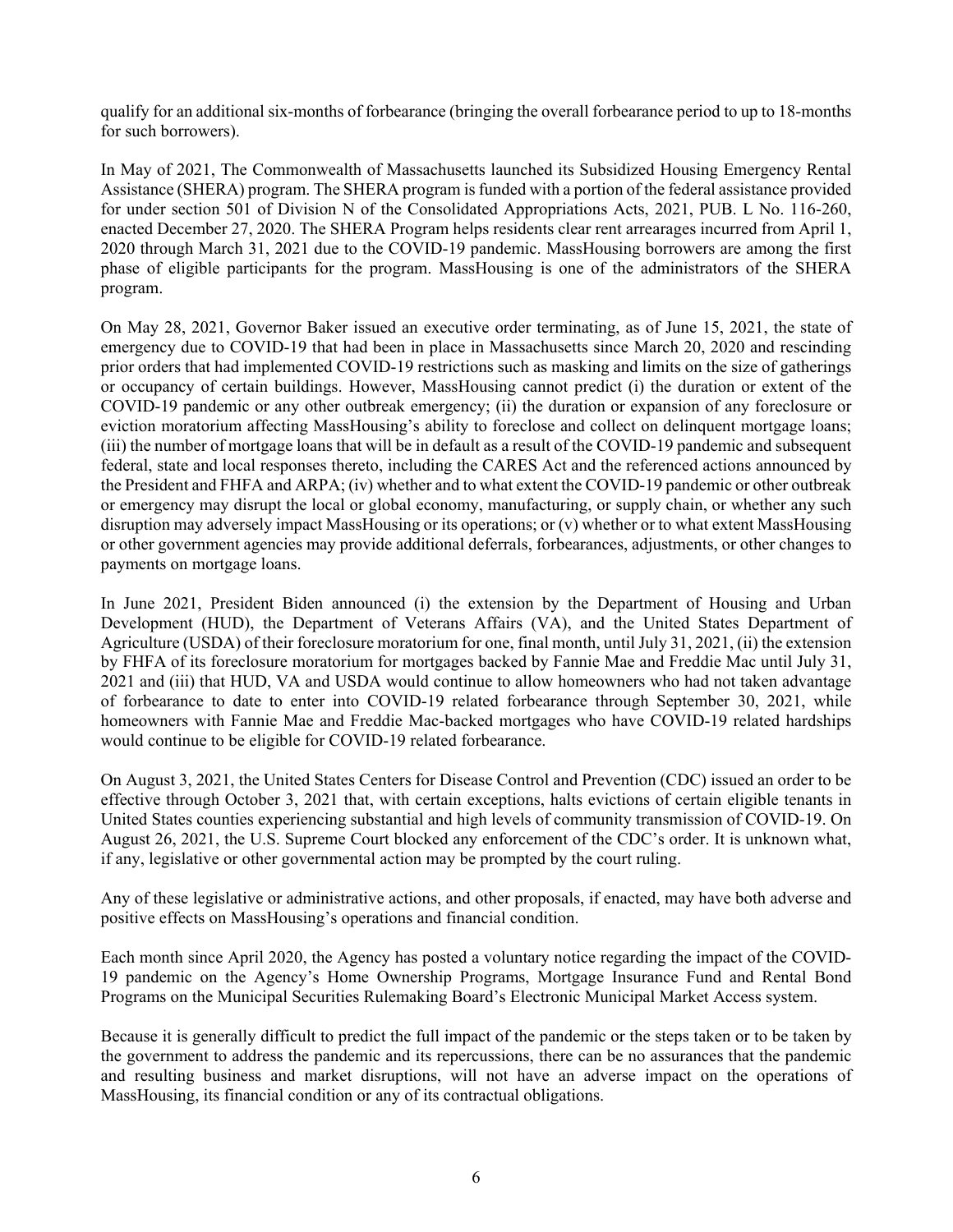# **Financial Markets**

MIF relies on its ability to obtain orderly access to reinsurance markets to procure guaranties that will preserve capital adequacy. While the financial markets have been stable for several years, the COVID-19 pandemic may impact the MIF's ability to secure reinsurance contracts with terms that they have received in the past for calendar year 2023 and beyond. There is uncertainty in the reinsurance market, however loans insured by the MIF come with MIPlus®, which is a natural risk mitigator and is well received by reinsurers. No assurances can be given that future events will not have an adverse impact on the provision and availability of financial services and products required by MIF in connection with the financing of its activities.

# **Summarized Financial Information – Statements of Net Position (dollars in thousands)**

|                              |               |                    | <b>Change from 2020</b> |               |    |                    | <b>Change from 2019</b> |               |              |                    |
|------------------------------|---------------|--------------------|-------------------------|---------------|----|--------------------|-------------------------|---------------|--------------|--------------------|
|                              |               | <b>Fiscal 2021</b> | \$                      | $\frac{0}{0}$ |    | <b>Fiscal 2020</b> | \$                      | $\frac{0}{0}$ |              | <b>Fiscal 2019</b> |
| <b>Assets</b>                |               |                    |                         |               |    |                    |                         |               |              |                    |
| Cash and cash equivalents    | \$            | 12,494             | 1,287                   | 11.5%         | \$ | 11,207             | (834)                   | $-6.9\%$      | \$           | 12,041             |
| Investments                  |               | 122,298            | 1,781                   | 1.5%          |    | 120,517            | 8,522                   | 7.6%          |              | 111,995            |
| Prepaid reinsurance premiums |               | 8,045              | (1,967)                 | $-19.6%$      |    | 10,012             | (2,129)                 | $-17.5%$      |              | 12,141             |
| Other assets                 |               | 415                | (173)                   | $-29.4%$      |    | 588                | (163)                   | $-21.7%$      |              | 751                |
| <b>Total Assets</b>          | <sup>\$</sup> | 143,252            | 928                     | 0.7%          | -S | 142,324            | 5,396                   | 3.9%          | <sup>S</sup> | 136,928            |
| Liabilities                  |               |                    |                         |               |    |                    |                         |               |              |                    |
| Unearned premiums            | \$            | 14,456             | (3,059)                 | $-17.5%$      | S. | 17,515             | (3,349)                 | $-16.1%$      | \$           | 20,864             |
| Loss reserves                |               | 4,313              | (390)                   | $-8.3\%$      |    | 4,703              | 3,071                   | 188.2%        |              | 1,632              |
| Other liabilities            |               | 1,248              | 29                      | 2.4%          |    | 1,219              | 11                      | 0.9%          |              | 1,208              |
| <b>Total Liabilities</b>     | -S            | 20,017             | (3,420)                 | $-14.6%$      | -S | 23,437             | (267)                   | $-1.1\%$      | -S           | 23,704             |
| <b>Net Position</b>          |               |                    |                         |               |    |                    |                         |               |              |                    |
| Restricted net position      |               | 123,235            | 4,348                   | 3.7%          |    | 118,887            | 5,663                   | 5.0%          |              | 113,224            |
| <b>Total Net Position</b>    | S             | 123,235            | 4,348                   | 3.7%          |    | 118,887            | 5,663                   | 5.0%          |              | 113,224            |

The table below presents summarized comparative statements of net position of MIF as of June 30:

# **Discussion of Changes in the Statement of Net Position**

#### **Assets**

# **Cash and Cash Equivalents**

Cash and cash equivalents increased to \$12.5 million at June 30, 2021 from \$11.2 million at June 30, 2020, an increase of approximately \$1.3 million, or 12%. This can be compared with a decrease to \$11.2 million at June 30, 2020 from \$12.0 million at June 30, 2019, a decrease of approximately \$834 thousand, or 7%. The increase in cash and cash equivalents in FY 2021 was primarily due to operating and investment income. The decrease in cash and cash equivalents in FY 2020 was primarily due to utilizing funds to purchase investments.

#### **Investments**

The primary objectives of investment activity, in order of priority, are safety of principal, liquidity and investment yield. The types of investments permitted under MassHousing's Investment Policy (which is followed by MIF) and the investments held at year-end are disclosed in Note C to MIF's financial statements. Investments increased to \$122.3 million at June 30, 2021 from \$120.5 million at June 30, 2020, an increase of approximately \$1.8 million, or 2%. This can be compared with an increase to \$120.5 million at June 30, 2020 from \$112.0 million at June 30, 2019, an increase of approximately \$8.5 million, or 8%. The increases in both FY 2021 and FY 2020 were the result of the purchase of investments in excess of maturities of investments.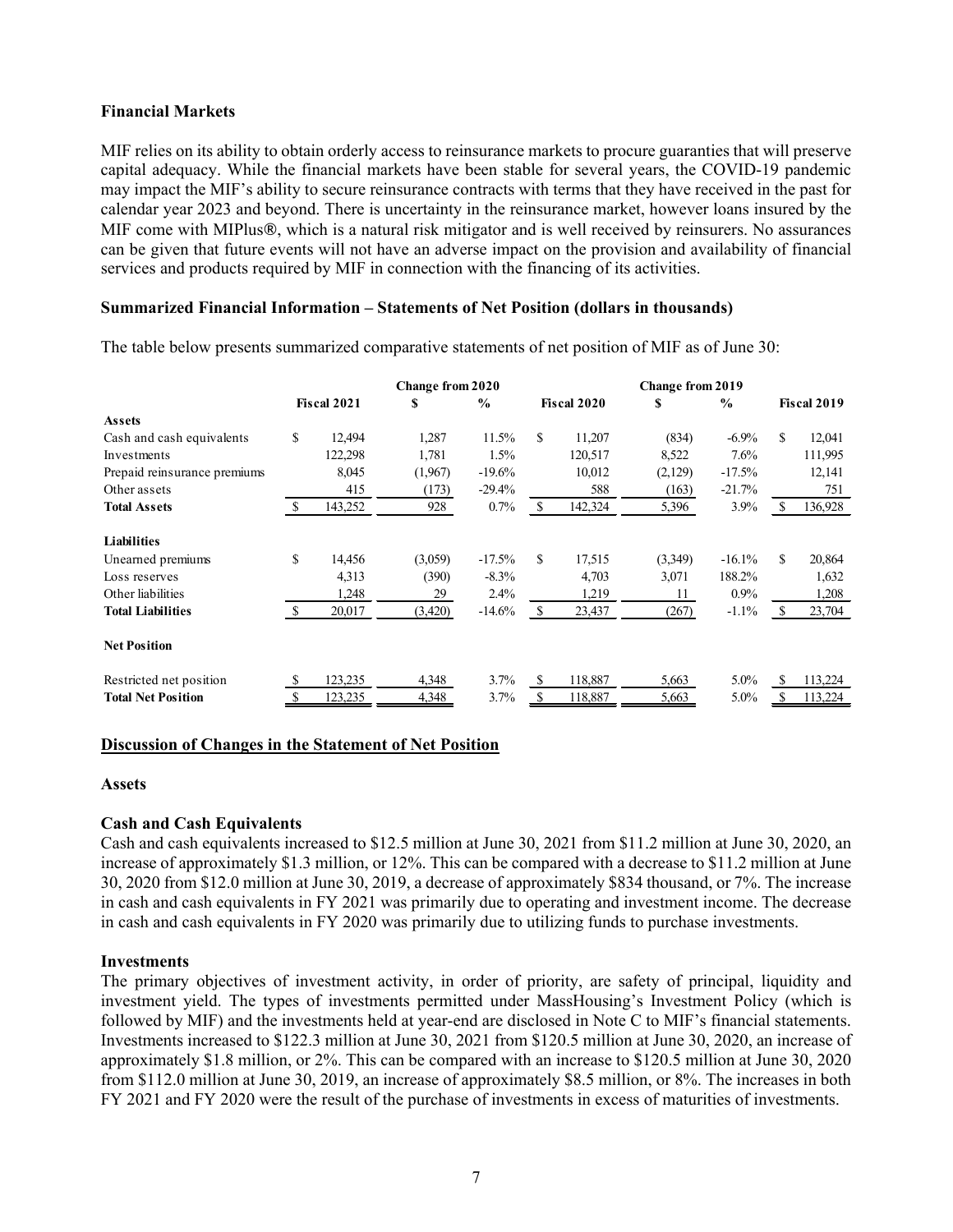# **Prepaid Reinsurance Premiums**

Prepaid reinsurance premiums are the unamortized portion of the reinsurance premiums paid to the reinsurer. Prepaid reinsurance premiums decreased to \$8.0 million at June 30, 2021 from \$10.0 million at June 30, 2020, a decrease of approximately \$2.0 million, or 20%. This can be compared to a decrease to \$10.0 million at June 30, 2020 from \$12.1 million at June 30, 2019, a decrease of approximately \$2.1 million, or 18%. The FY 2021 and FY 2020 decreases in prepaid reinsurance premiums were the result of a shift to more monthly, borrower paid, policies and away from single premiums.

# **Total Assets**

MIF's total assets consist primarily of cash, cash equivalents, investments, and prepaid reinsurance premiums. Total assets increased to \$143.3 million at June 30, 2021 from \$142.3 million at June 30, 2020, an increase of approximately \$1.0 million, or 1%. This can be compared to an increase to \$142.3 million at June 30, 2020 from \$136.9 million at June 30, 2019, an increase of approximately \$5.4 million, or 4%. The FY 2021 and FY 2020 increases in total assets were primarily the result of profitable operating results increasing the asset base.

# **Liabilities**

### **Unearned Premiums**

Unearned premiums are the unamortized balance of the mortgage insurance premiums paid up front to MIF by the lender or the borrower. The LPMI and BPMI single premiums are amortized over the expected life of the loan. Borrower annual premiums are amortized over a twelve-month basis. Unearned premiums decreased to \$14.5 million at June 30, 2021 from \$17.5 million at June 30, 2020, a decrease of approximately \$3.1 million, or 18%. This can be compared with a decrease to \$17.5 million as of June 30, 2020 from \$20.9 million as of June 30, 2019, a decrease of approximately \$3.4 million, or 16%. The FY 2021 and FY 2020 decreases in unearned premiums were the result of a shift to more monthly, borrower paid, policies and away from single premiums.

#### **Loss Reserves**

Loss reserves are an estimate of future paid claims that exist as of the balance sheet date. These loss reserves are based upon MIF's continued review and analysis of the Agency's loan delinquency and default data and consideration of an analysis prepared by an independent consultant overseen by management. The loss reserve is based on the recommendation of the independent consultant and approved by management of MIF. MIF loss reserves decreased to \$4.3 million at June 30, 2021 from \$4.7 million at June 30, 2020, a decrease of approximately \$390 thousand, or 8%. This can be compared with an increase \$4.7 million at June 30, 2020 from \$1.6 million at June 30, 2019, an increase of approximately \$3.1 million, or 188%. The FY 2021 decrease in loss reserves was due to a large decrease in open MIPlus® claims somewhat offset by an increase in Mortgage Insurance (MI) reserves. MI reserves increased primarily due to a higher severity expectations. The FY 2020 increase in loss reserves is a result of the COVID-19 pandemic and its negative impact on the US and Massachusetts economies. The rise in unemployment during the early stages of the pandemic had caused an increase in both MIPlus® benefits paid and defaults. The number of defaults decreased to 696 on June 30, 2021 from 705 on June 30, 2020. The number of defaults rose to 705 on June 30, 2020 from 271 on June 30, 2019. June 2020 was the highest month to date for MIPlus® benefits, with over \$200 thousand paid.

# **Net Position**

# **Changes in Net Position**

Restricted net position is that portion of net position upon which constraints have been placed that are either (1) externally imposed by creditors, grantors or laws, regulations of other governments or (2) are imposed by law through constitutional provisions or enabling legislation. The funds and accounts established by MIF are held under an Escrow Agreement between the Agency and the Escrow Agent. Accordingly, all funds and accounts established by MIF are restricted as to their use. Additionally, MIF is subject to various capital requirements under its Escrow Agreement and under PMIERS. The most restrictive requirement is the Required Reserve Balance under its Escrow Agreement which requires MIF to maintain capital reserves based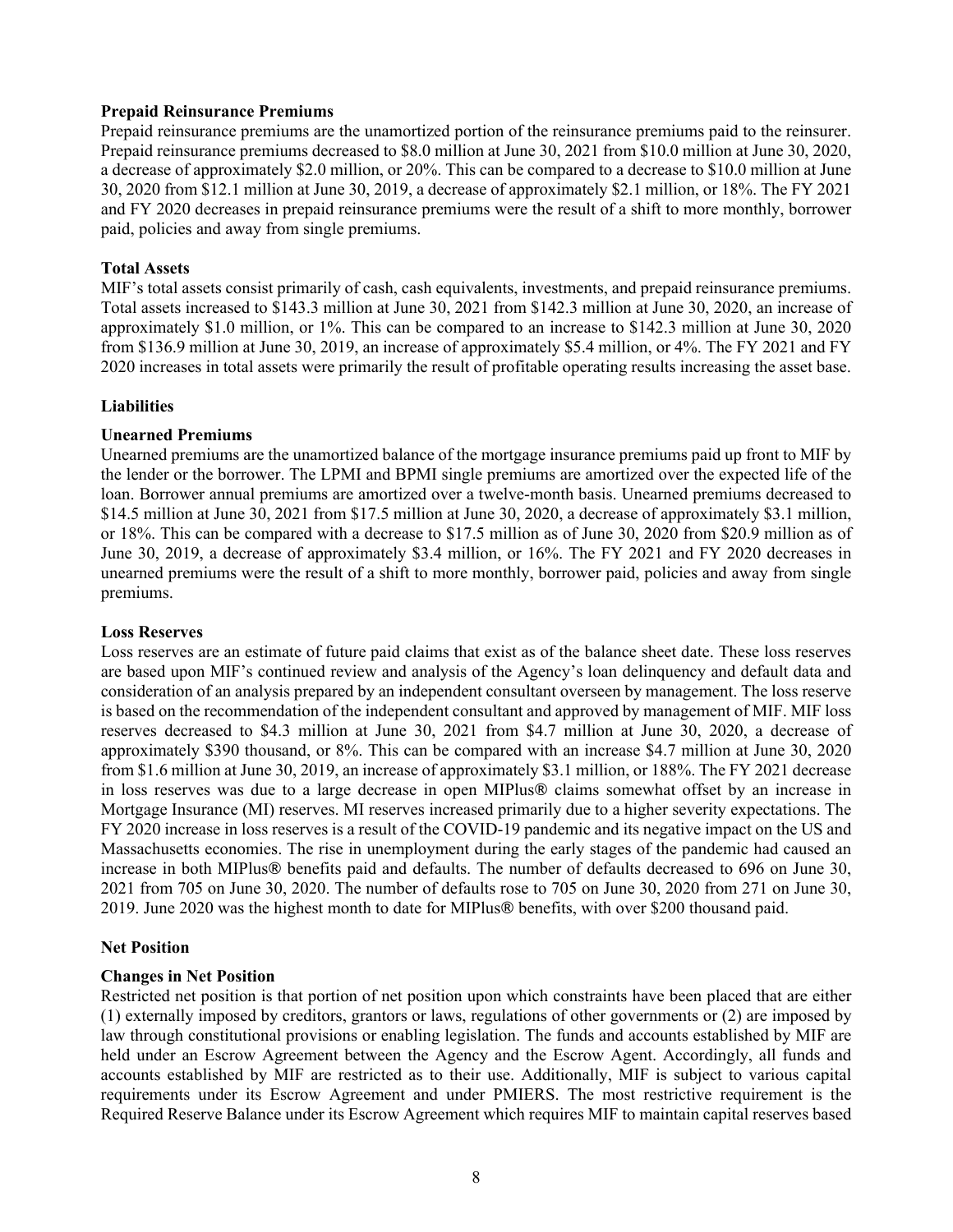on the risk of the insured portfolio and ten years of general and administrative expenses. If certain terms and conditions are met, including the completion, submission, and approval of defined compliance and covenants, MassHousing may direct the Escrow Agent to withdraw from MIF and pay to MassHousing any portion of the amount on deposit in MIF in excess of the Required Reserve Balance.

As of June 30, 2021, the Required Reserve Balance, as specified by S&P's reserving formula, was \$56.0 million. The remaining net position balance, \$67.2 million, was reserved to support future new insurance to be written by MIF. As of June 30, 2020, the Required Reserve Balance, as specified by S&P's reserving formula, was \$77.8 million. The remaining net position balance, \$41.1 million, was reserved to support future new insurance to be written by MIF.

Total net position increased to \$123.2 million at June 30, 2021 from \$118.9 million at June 30, 2020, an increase of approximately \$4.3 million, or 4%. This can be compared with an increase to \$118.9 million at June 30, 2020 from \$113.2 million at June 30, 2019, an increase of approximately \$5.7 million, or 5%.

# **Summarized Financial Information – Statements of Revenues, Expenses, and Changes in Net Position (dollars in thousands)**

The table below presents summarized comparative statements of revenues, expenses, and changes in net position of MIF for the fiscal years ended June 30:

|                                              | Change from 2020 |                    |         |               |               |             |         |               |              |                    |
|----------------------------------------------|------------------|--------------------|---------|---------------|---------------|-------------|---------|---------------|--------------|--------------------|
|                                              |                  | <b>Fiscal 2021</b> | S       | $\frac{0}{0}$ |               | Fiscal 2020 | S       | $\frac{0}{0}$ |              | <b>Fiscal 2019</b> |
| <b>Operating Revenues</b>                    |                  |                    |         |               |               |             |         |               |              |                    |
| Interest income                              | \$               | 2,136              | (1,221) | $-36.4%$      | S.            | 3,357       | 1,056   | 45.9%         | \$           | 2,301              |
| Net increase (decrease) in fair              |                  |                    |         |               |               |             |         |               |              |                    |
| value of investment                          |                  | (1,742)            | (3,963) | $-178.4%$     |               | 2,221       | (391)   | $-15.0\%$     |              | 2,612              |
| Net premiums earned                          |                  | 6,259              | 195     | 3.2%          |               | 6,064       | 363     | 6.4%          |              | 5,701              |
| Other revenue                                |                  | 47                 | 12      | 34.3%         |               | 35          | (24)    | $-40.7%$      |              | 59                 |
| <b>Total Operating Revenues</b>              | $\mathbf S$      | 6,700              | (4,977) | $-42.6%$      | <sup>\$</sup> | 11,677      | 1,004   | 9.4%          | <sup>S</sup> | 10,673             |
| <b>Operating Expenses</b>                    |                  |                    |         |               |               |             |         |               |              |                    |
| Underwriting and administrative              |                  |                    |         |               |               |             |         |               |              |                    |
| expenses                                     | \$               | 1,765              | (444)   | $-20.1%$      | \$            | 2,209       | 249     | 12.7%         | \$           | 1,960              |
| Claims paid, net                             |                  | 977                | 243     | 33.1%         |               | 734         | 480     | 189.0%        |              | 254                |
| <b>Total Operating Expenses</b>              | $\mathbb{S}$     | 2,742              | (201)   | $-6.8%$       | $\mathbb{S}$  | 2,943       | 729     | 32.9%         | $\mathbb{S}$ | 2,214              |
| <b>Operating Income Before</b>               |                  |                    |         |               |               |             |         |               |              |                    |
| <b>Provision for Losses</b>                  | - \$             | 3,958              | (4,776) | $-54.7%$      | - \$          | 8,734       | 275     | 3.3%          | \$           | 8,459              |
| (Provision for) reduction to                 |                  |                    |         |               |               |             |         |               |              |                    |
| losses                                       | -S               | 390                | 3,461   | 112.7%        | \$            | (3,071)     | (3,278) | $-1583.6%$    | \$           | 207                |
| <b>Operating Income</b>                      | \$               | 4,348              | (1,315) | $-23.2%$      | \$            | 5,663       | (3,003) | $-34.7%$      | \$           | 8,666              |
| Net position at beginning of                 |                  |                    |         |               |               |             |         |               |              |                    |
| fiscal year                                  | -S               | 118,887            | 5,663   | 5.0%          | <sup>\$</sup> | 113,224     | 8,666   | 8.3%          | \$           | 104,558            |
|                                              |                  |                    |         |               |               |             |         |               |              |                    |
| Net position at end of fiscal year <u>\$</u> |                  | 123,235            | 4,348   | 3.7%          | -S            | 118,887     | 5,663   | 5.0%          | S            | 113,224            |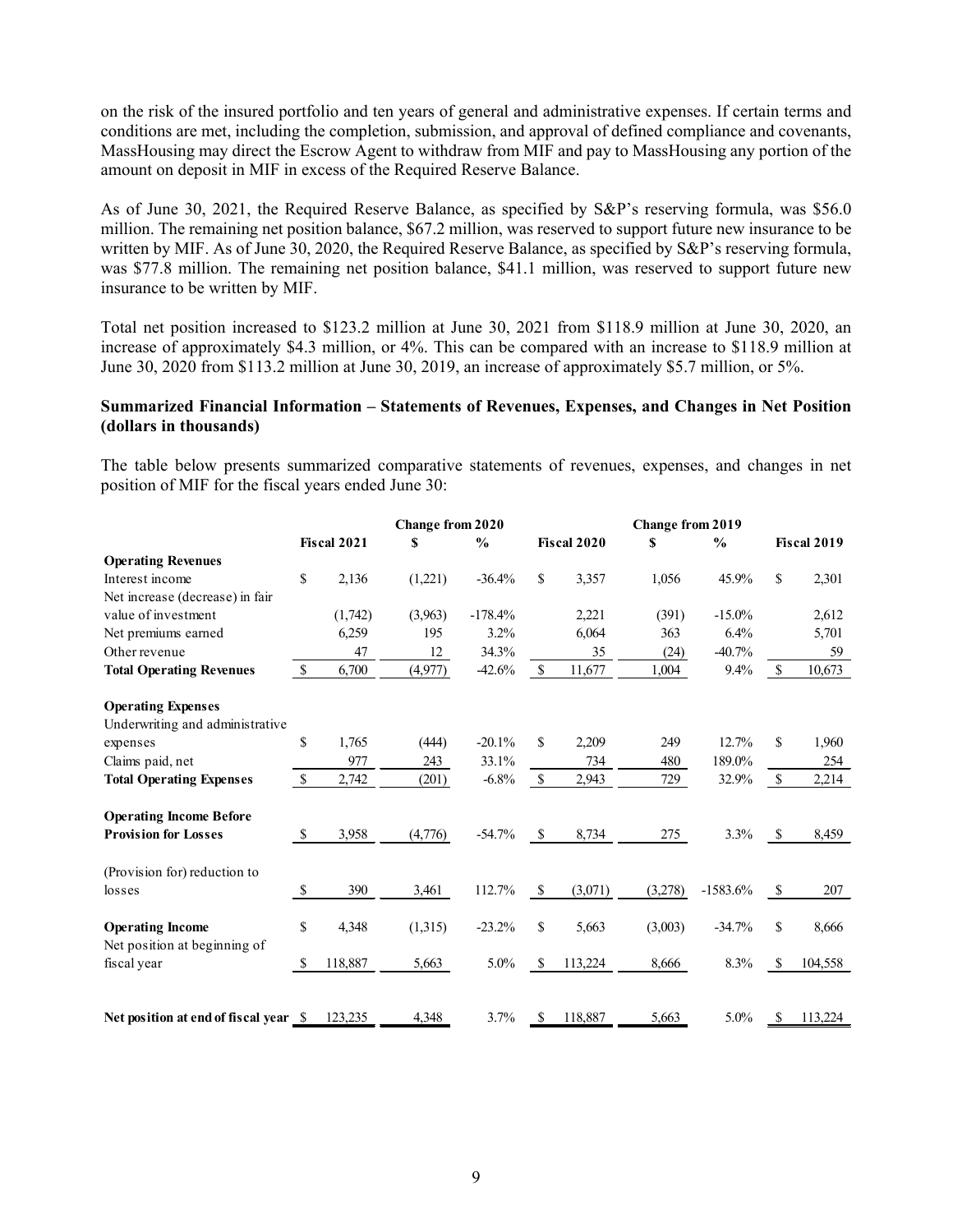# **Discussion of Operating Results**

Reference is made to the statements of revenues, expenses, and changes in net position for the fiscal years ended June 30, 2021, 2020 and 2019 and the year-to-year increases and decreases presented above.

The changes in Operating Income were the result of several major items that positively or negatively affected Operating Income as described below:

# **Operating Revenues**

#### **Interest Income on Investments**

The decrease in interest income in FY 2021 was primarily due to lower average returns on investments. The FY 2020 increase was primarily due to new investments in excess of sales, maturities, and principal paydowns of investments, partially offset by lower average returns on investments.

### **Net Increase (Decrease) in Fair Value of Investments**

The FY 2021 and FY 2020 decreases in the fair value of investments was primarily due to increasing interest rates after the time of initial investment.

### **Net Premiums Earned**

Net premiums earned represent the gross premium earned in the period, net of reinsurance premiums expensed in the period. The increase in net premiums in both FY 2021 and FY 2020 were due to an increase in monthly borrower paid policies, net of a corresponding, slightly smaller, increase in reinsurance premiums expensed. The FY 2021 MI production included 8.7% of loans with single premiums, whereas FY 2020 MI production included 10% of loans with single premiums.

The table below summarizes the loan portfolio activity for the fiscal years ended June 30, 2021, 2020 and 2019, respectively (balance in millions):

|                                  |           | <b>Fiscal 2021</b> | <b>Fiscal 2020</b> |                | <b>Fiscal 2019</b> |                |  |
|----------------------------------|-----------|--------------------|--------------------|----------------|--------------------|----------------|--|
|                                  | Number of |                    | Number of          |                | Number of          |                |  |
|                                  | Loans     | <b>Balance</b>     | Loans              | <b>Balance</b> | Loans              | <b>Balance</b> |  |
| Insured loans, beginning of year | 11,317    | 2,470.9<br>S.      | 12,295             | 2,667.9<br>S.  | 11,071             | 2,320.8<br>S.  |  |
| New loans                        | 2,415     | 699.4              | 1.641              | 440.0          | 2,631              | 661.2          |  |
| Cancelled loans                  | (3,876)   | (877.6)            | (2,619)            | (586.0)        | (1,407)            | (263.9)        |  |
| Modified                         |           |                    |                    |                |                    |                |  |
| Amortization                     |           | (48.5)             |                    | (51.0)         |                    | (50.2)         |  |
| Insured loans, end of year       | 9,856     | 2.244.2            | 11.317             | 2,470.9        | 12.295             | 2,667.9        |  |

The increase in cancelled loans in FY 2021 and FY 2020 is primarily due to an increase in the refinancing of mortgage loans due to a decrease in interest rates.

# **Operating Expenses**

# **Underwriting and Administrative Expenses**

The decrease in underwriting and administrative expenses in FY 2021 is primarily due to a decrease in direct payroll. The increase in underwriting and administrative expenses in FY 2020 was primarily due to an increase in service contracts. MIF engaged its actuarial consultant to assist it in developing new reports that are now provided to its regulator and it assisted in negotiating the appropriate measurement standards to be applied by the regulator. In addition, FY 2020 required incremental services from the actuarial consultant to assist and advise the MIF in the assessment of the impact of COVID-19.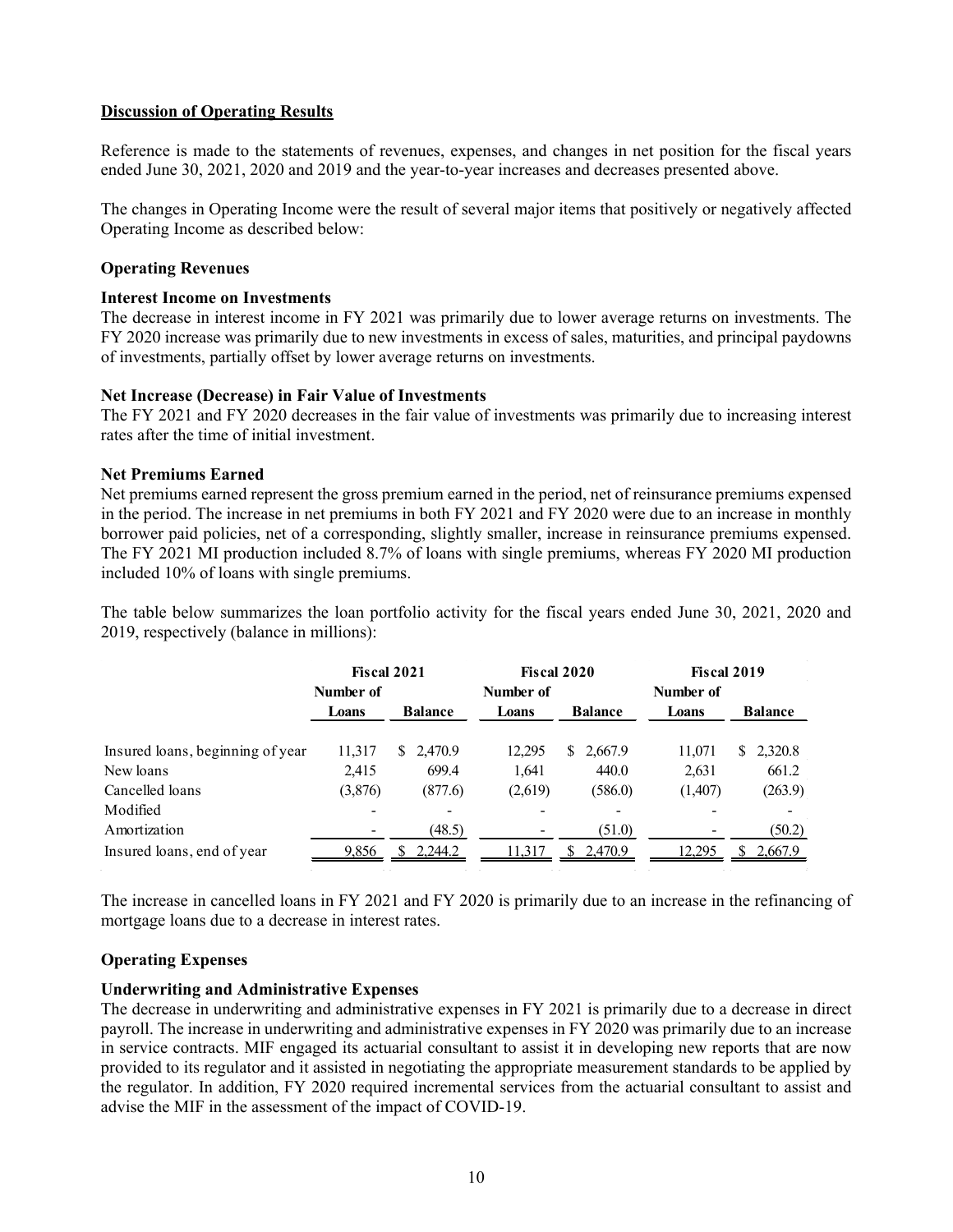### **Mortgage Insurance Claims**

The following table summarizes the mortgage insurance claims, excluding MIPlus® claims (see separate section below), for FY 2021, 2020, and 2019 (dollars in thousands):

|         |                    | <b>Change from 2020</b> |         |                |    |                    | <b>Change from 2019</b> |        |               |  |                    |  |  |
|---------|--------------------|-------------------------|---------|----------------|----|--------------------|-------------------------|--------|---------------|--|--------------------|--|--|
|         | <b>Fiscal 2021</b> |                         | \$/#    | $\frac{6}{10}$ |    | <b>Fiscal 2020</b> |                         | $$/\#$ | $\frac{6}{9}$ |  | <b>Fiscal 2019</b> |  |  |
| Dollars | 48.5               | <sup>S</sup>            | (814.4) | $-94\%$        | -S | 862.9              | \$.                     | 333.7  | $63\%$ \$     |  | 529.2              |  |  |
| Number  |                    |                         | (17)    | $-94\%$        |    |                    |                         |        | 80%           |  | 10                 |  |  |

The decrease in mortgage insurance claims in FY 2021 was due to moratoriums on foreclosures The increase in mortgage insurance claims in FY 2020 was a moderate increase over the prior year's unusually low claim level. The reserves for insurance claims are generated from operating income, reinsurance proceeds, and periodic contributions from MassHousing.

# **MIPlus**® **Activity**

MIF manages a mortgage payment protection insurance program (MIPlus®). The MIPlus® program pays the borrower's monthly principal and interest requirements for up to six months if the borrower becomes an "enrolled unemployed," as defined by the Commonwealth's unemployment compensation program. This is included as an additional no-cost feature of MIF's basic insurance policy offered to borrowers. MIPlus® payments are made directly to the borrower's mortgage loan servicer and are designed to keep the mortgage loan current, avoiding foreclosure, loan loss, and mortgage insurance claims. At June 30, 2021, 96% of loans with in force mortgage insurance have in force MIPlus® mortgage payment protection, compared to 96% at June 30, 2020 and 91% at June 30, 2019. The increase in FY 2020 was due to the changes to MIPlus® by waiving the six-month waiting period and the ten-year term for MIPlus®. MIF's waiving of the six-month waiting period and the extension of the ten-year term was done in response to the actual and anticipated increases in unemployment claims for mortgage insurance based on COVID-19. MIF believes that these changes to MIPlus® will help mitigate mortgage insurance losses in the future.

The following table summarizes the claims under the MIPlus® program for FY 2021, 2020, and 2019 (dollars in thousands):

|            |                    | <b>Change from 2020</b><br><b>Change from 2019</b> |                |  |                    |  |       |               |  |                    |  |  |
|------------|--------------------|----------------------------------------------------|----------------|--|--------------------|--|-------|---------------|--|--------------------|--|--|
| Claims     | <b>Fiscal 2021</b> | $$/\#$                                             | $\frac{6}{10}$ |  | <b>Fiscal 2020</b> |  | \$/#  | $\frac{0}{0}$ |  | <b>Fiscal 2019</b> |  |  |
| Dollars    | 972.7              | 550.8                                              | 131%           |  | 421.9              |  | 295.8 | 235%          |  | 126.1              |  |  |
| Number     | 1.012              | 598                                                | 144%           |  | 414                |  | 291   | 237%          |  | 123                |  |  |
| Recipients | 253                | 52                                                 | 26%            |  | 201                |  | 170   | 548%          |  |                    |  |  |

The increase in FY 2021 and FY 2020 is due to increased unemployment rates in Massachusetts and in the U.S., as well as the changes to MIPlus® by waiving the six-month waiting period and the ten-year term for MIPlus®. MIF's waiving of the six-month waiting period and the extension of the ten-year term was done in response to the actual and anticipated increases in unemployment claims for mortgage insurance based on COVID-19. MIF believes that these changes to MIPlus® will help mitigate mortgage insurance losses in the future.

The average duration of benefits under the MIPlus® program was 4.8 months in FY 2021, 4.5 months in FY 2020 and 5 months in FY 2019.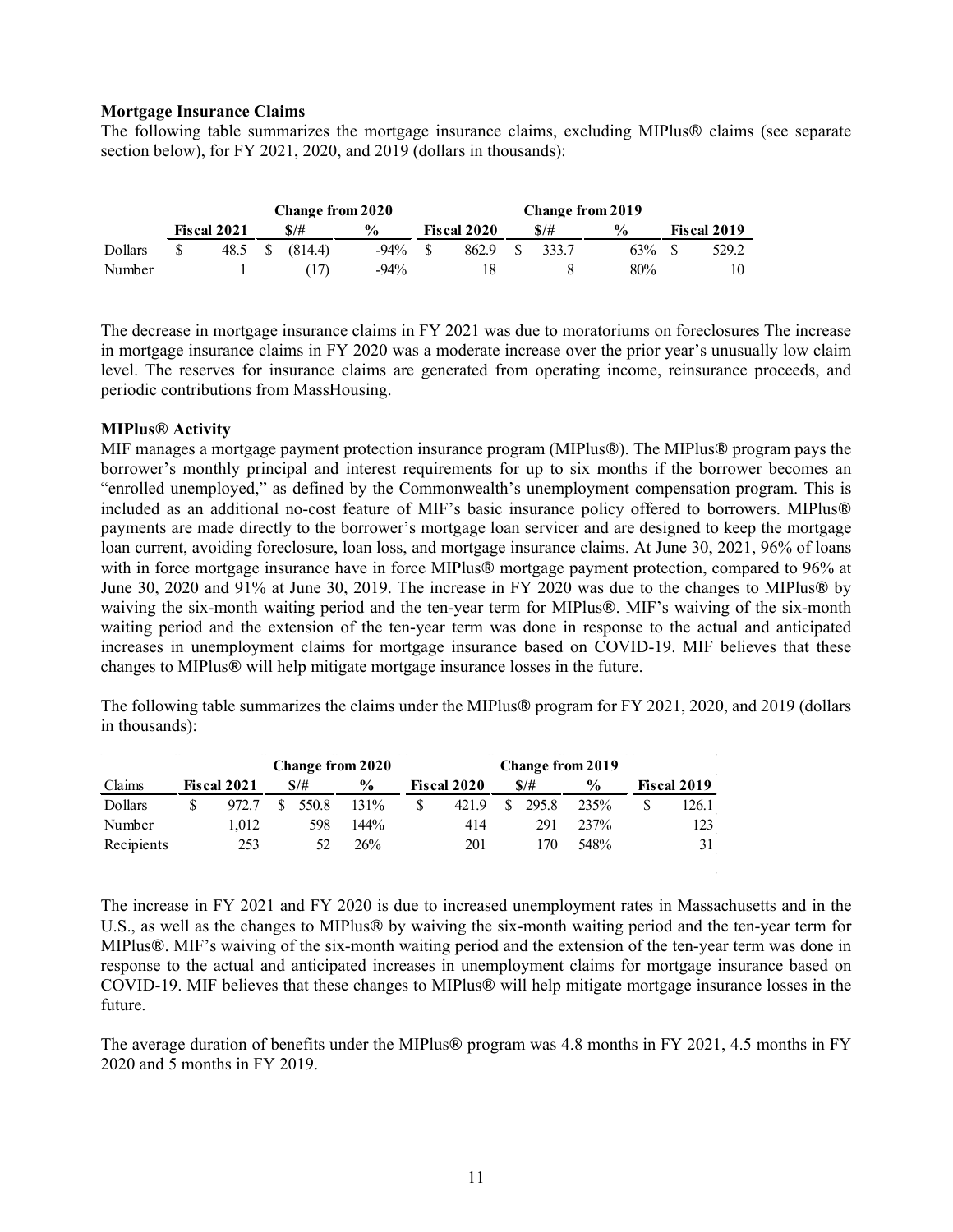# **Mortgage Insurance Claim Recoveries and Net Claims**

The following table summarizes claim recoveries on all loans and net claims paid (mortgage insurance claims less claim recoveries, including MIPlus® claims) for FY 2021, 2020, and 2019 (dollars in thousands):

|                    |                    | <b>Change from 2020</b> |         |               |  |                    |       |               |                    |
|--------------------|--------------------|-------------------------|---------|---------------|--|--------------------|-------|---------------|--------------------|
|                    | <b>Fiscal 2021</b> |                         |         | $\frac{0}{0}$ |  | <b>Fiscal 2020</b> |       | $\frac{0}{0}$ | <b>Fiscal 2019</b> |
| Claims Paid, gross | 1,021.2            | S.                      | (263.5) | $-21\%$       |  | 1.284.7            | 629.4 | 96%           | 655.3              |
| Claims Recoveries  | 43.6               |                         | (506.9) | $-92\%$       |  | 550.5              | 148.9 | 37%           | 401.6              |
| Net Claims Paid    |                    |                         | 243.4   | 33%           |  | 734.2              | 480.5 | 189%          | 253.               |

The significant decrease in claims recoveries is due to paying fewer claims primarily driven by the foreclosure moratorium.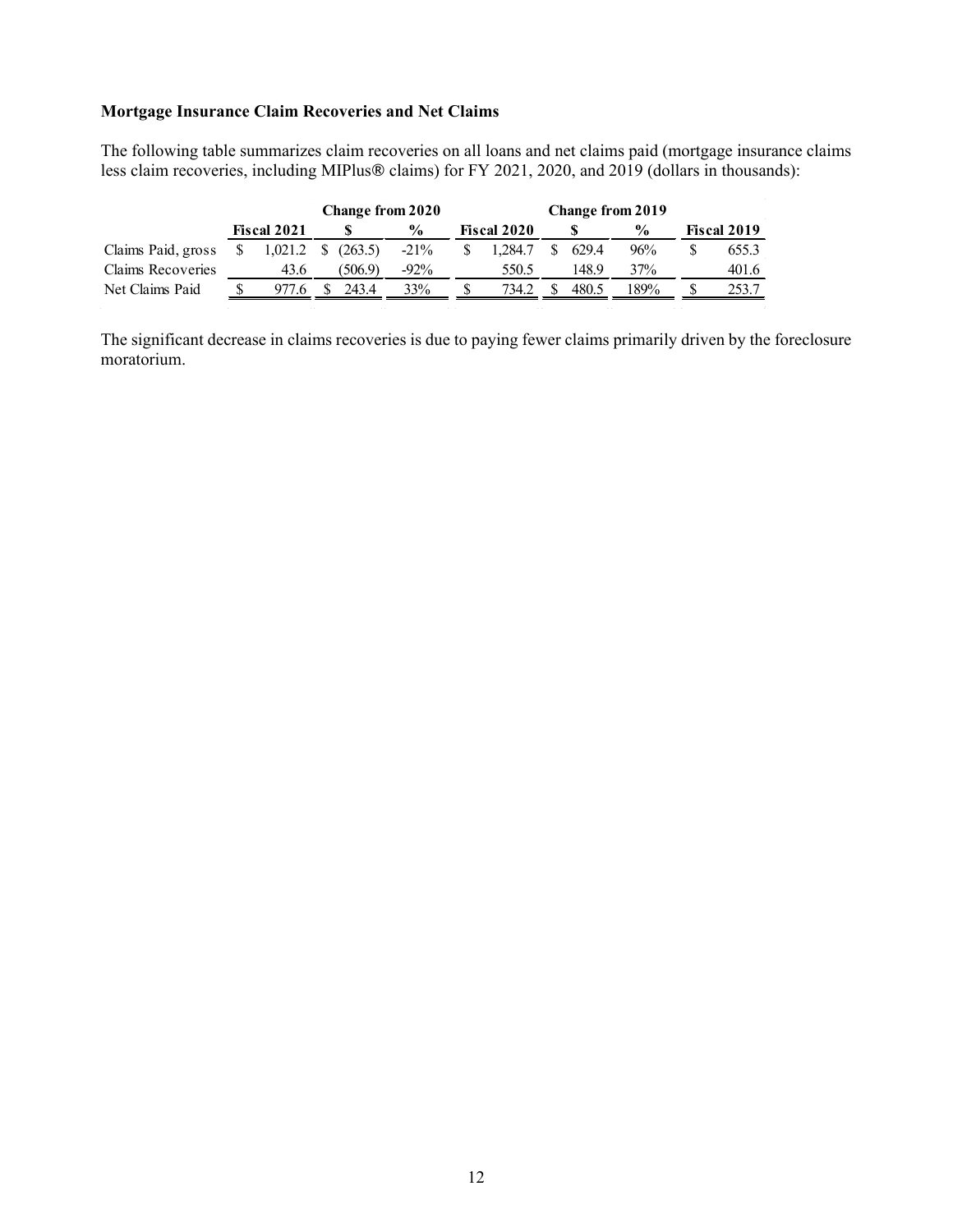# **MassHousing Mortgage Insurance Fund Statements of Net Position** In thousands **June 30, 2021 and 2020**

|                                               | June 30, 2021 | June 30, 2020 |
|-----------------------------------------------|---------------|---------------|
| <b>Assets</b>                                 |               |               |
| <b>Current Assets</b>                         | $\mathbb{S}$  |               |
| Cash and cash equivalents (Notes B and C)     | 12,494        | \$<br>11,207  |
| Interest receivable                           | 277           | 392           |
| Investments (Notes B and C)                   | 24,473        | 25,595        |
| Premium receivables                           | 138           | 196           |
| Prepaid reinsurance premiums (Notes B and G)  | 2,570         | 2,479         |
| <b>Total Current Assets</b>                   | 39,952        | 39,869        |
| <b>Non-current Assets</b>                     |               |               |
| Investments (Notes B and C)                   | 97,825        | 94,922        |
| Prepaid reinsurance premiums (Note B)         | 5,475         | 7,533         |
| <b>Total Non-current Assets</b>               | 103,300       | 102,455       |
| Total assets                                  | \$<br>143,252 | \$<br>142,324 |
| <b>Liabilities</b>                            |               |               |
| <b>Current Liabilities</b>                    |               |               |
| Payable to reinsurers and others              | \$<br>1,168   | \$<br>1,001   |
| Due to WCF (Notes B and D)                    | 80            | 218           |
| Unearned premiums (Note B)                    | 4,242         | 4,078         |
| <b>Total Current Liabilities</b>              | 5,490         | 5,297         |
| <b>Non-current Liabilities</b>                |               |               |
| Loss reserves (Notes B and I)                 | 4,313         | 4,703         |
| Unearned premiums (Note B)                    | 10,214        | 13,437        |
| <b>Total Non-current Liabilities</b>          | 14,527        | 18,140        |
| <b>Total Liabilities</b>                      | 20,017        | 23,437        |
| <b>Commitments and Contingencies (Note J)</b> |               |               |
| <b>Net Position</b>                           |               |               |
| Restricted net position (Note B)              | 123,235       | 118,887       |
| <b>Total Net Position</b>                     | \$<br>123,235 | \$<br>118,887 |

The accompanying notes are an integral part of the financial statements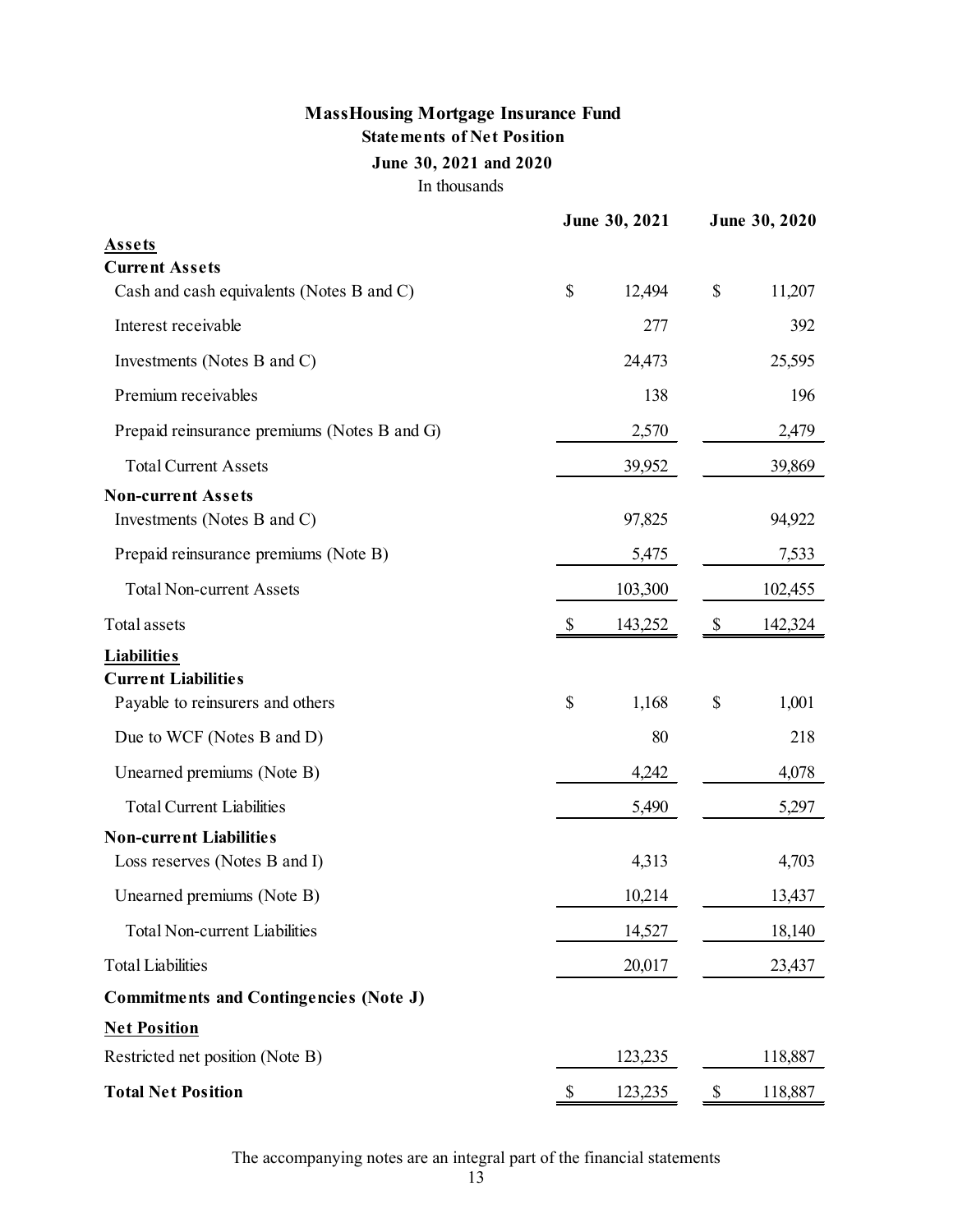# **MassHousing Mortgage Insurance Fund Statements of Revenues, Expenses, and Changes in Net Position** In thousands **For the Fiscal Years Ended June 30, 2021 and 2020**

|                                                              | 2021          | 2020 |         |  |
|--------------------------------------------------------------|---------------|------|---------|--|
| <b>Underwriting Income</b><br>Premiums                       | \$<br>12,325  | \$   | 12,188  |  |
|                                                              |               |      |         |  |
| Reinsurance premiums (Note G)                                | (6,066)       |      | (6,124) |  |
| Net premiums earned (Note B)                                 | 6,259         |      | 6,064   |  |
| Claims paid, net (Notes E & H)                               | (977)         |      | (734)   |  |
| Underwriting and administrative expenses (Notes B $\&$ D)    | (1,765)       |      | (2,209) |  |
| Net underwriting income                                      | 3,517         |      | 3,121   |  |
| <b>Other Income</b>                                          |               |      |         |  |
| Recoveries on promissory notes (Note F)                      | 47            |      | 35      |  |
| <b>Investment Earnings</b>                                   |               |      |         |  |
| Interest income (Note B)                                     | 2,136         |      | 3,357   |  |
| Net increase (decrease) in fair value of investments         | (1,742)       |      | 2,221   |  |
| Total investment earnings, net                               | 394           |      | 5,578   |  |
| Operating income before provision for losses                 | 3,958         |      | 8,734   |  |
| Reduction (increase) to provision for losses (Notes B and I) | 390           |      | (3,071) |  |
| <b>Operating income</b>                                      | 4,348         |      | 5,663   |  |
| Net position at beginning of fiscal year                     | 118,887       |      | 113,224 |  |
| Net position at end of fiscal year                           | \$<br>123,235 | \$   | 118,887 |  |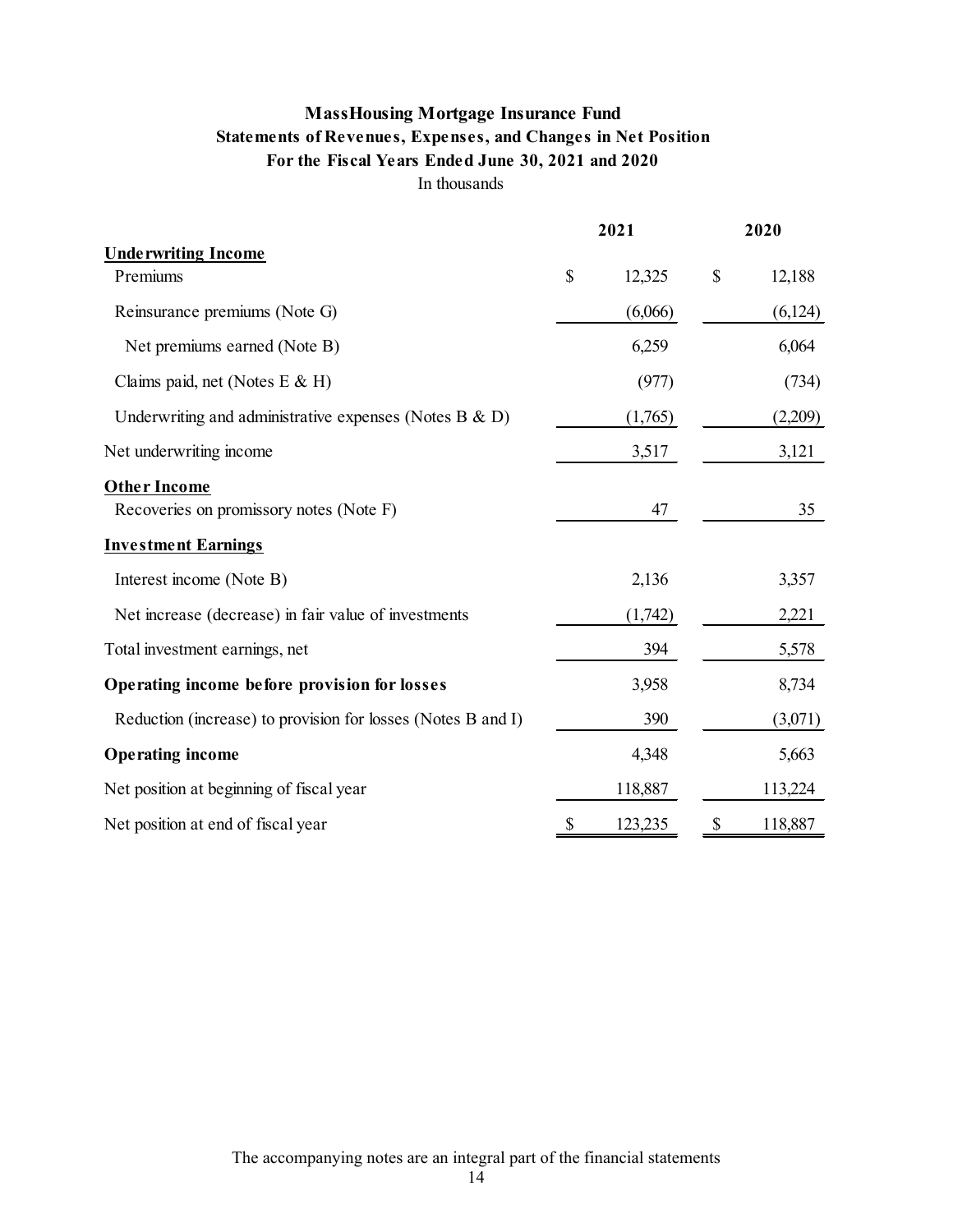# **MassHousing Mortgage Insurance Fund Statements of Cash Flows** In thousands **For the Fiscal Years Ended June 30, 2021 and 2020**

|                                                         | 2021         | 2020         |
|---------------------------------------------------------|--------------|--------------|
| <b>Increase (Decrease) in Cash and Cash Equivalents</b> |              |              |
| Cash flows from operating activities:                   |              |              |
| Collections on promissory notes                         | \$<br>29     | \$<br>35     |
| Premiums collected                                      | 9,342        | 8,776        |
| Reinsurance premiums paid, net                          | (3,890)      | (3,479)      |
| Claims paid                                             | (1,021)      | (1,285)      |
| Administrative expenses                                 | (1,902)      | (2,152)      |
| Miscellaneous disbursements                             |              | (5)          |
| Net cash provided by operating activities               | 2,558        | 1,890        |
| Cash flows from investing activities:                   |              |              |
| Purchase of investments                                 | (74,298)     | (99, 104)    |
| Proceeds from investments maturity                      | 70,777       | 93,111       |
| Interest income                                         | 2,250        | 3,269        |
| Net cash (used for) investing activities                | (1,271)      | (2,724)      |
| Net increase (decrease) in cash and cash equivalents    | 1,287        | (834)        |
| Cash and cash equivalents at beginning of fiscal year   | 11,207       | 12,041       |
| Cash and cash equivalents at end of fiscal year         | \$<br>12,494 | \$<br>11,207 |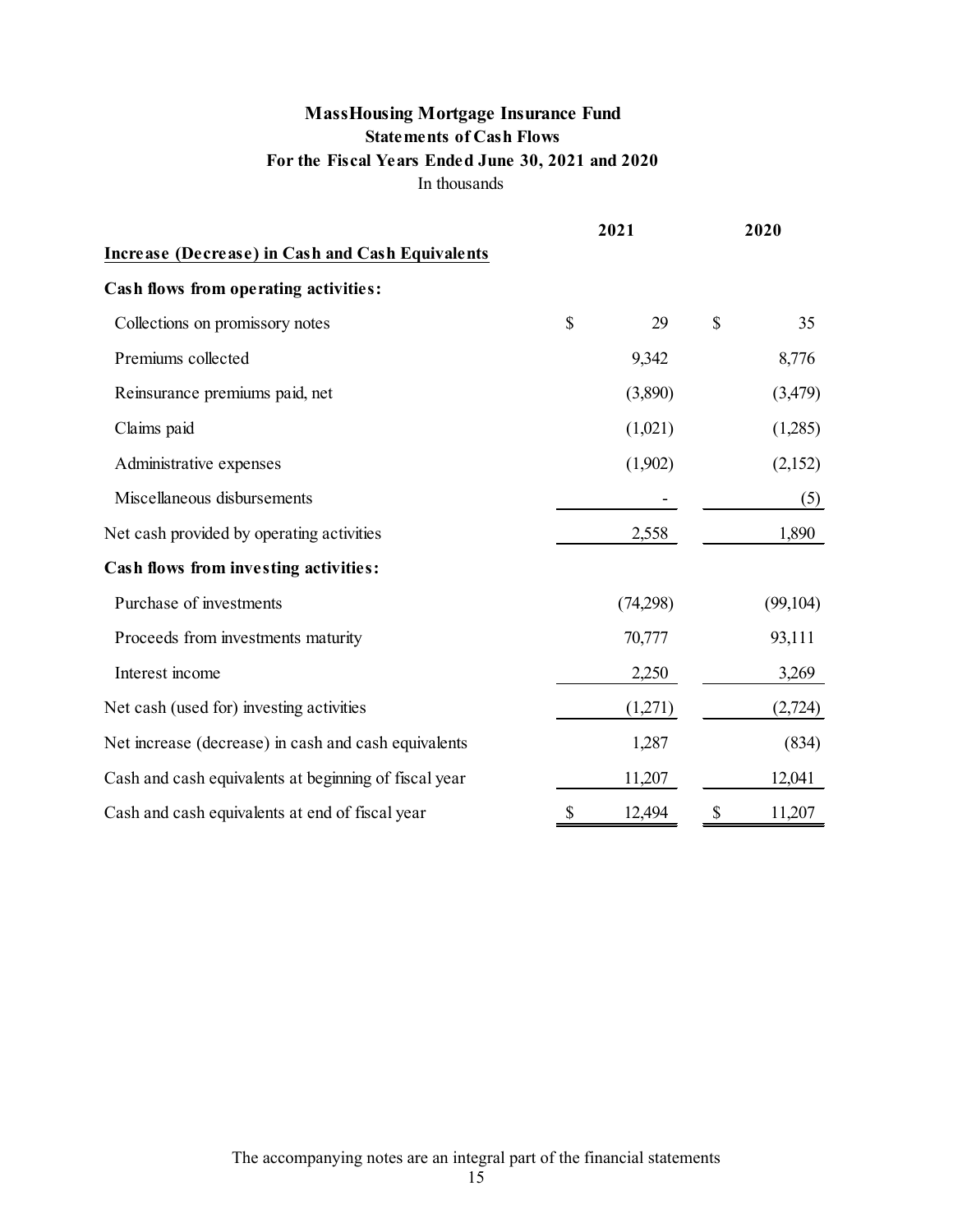# **MassHousing Mortgage Insurance Fund Statements of Cash Flows, continued For the Fiscal Years Ended June 30, 2021 and 2020** In thousands

|                                                                                            | 2021        | 2020          |         |  |
|--------------------------------------------------------------------------------------------|-------------|---------------|---------|--|
| Reconciliation of operating income to net cash provided<br>by operating activities         |             |               |         |  |
| Operating income                                                                           | \$<br>4,348 | $\mathcal{S}$ | 5,663   |  |
| Adjustments to reconcile operating income to net cash<br>provided by operating activities: |             |               |         |  |
| Amortization of reinsurance premiums                                                       | 2,518       |               | 2,462   |  |
| Amortization of premiums                                                                   | (4,166)     |               | (4,075) |  |
| Increase (reduction) to provision for losses                                               | (390)       |               | 3,071   |  |
| Interest income                                                                            | (2,136)     |               | (3,357) |  |
| Increase in fair value of investments                                                      | 1,742       |               | (2,221) |  |
| Change in assets and liabilities:                                                          |             |               |         |  |
| Decrease (increase) in premiums receivable                                                 | 58          |               | (64)    |  |
| Decrease in reinsurance recoverables                                                       |             |               | 6       |  |
| Increase in prepaid reinsurance premiums                                                   | (551)       |               | (333)   |  |
| Increase (decrease) in payable to reinsurers and others                                    | 167         |               | (40)    |  |
| Increase (decrease) in amounts due to WCF                                                  | (138)       |               | 52      |  |
| Increase in unearned premiums                                                              | 1,106       |               | 726     |  |
| Total adjustments                                                                          | (1,790)     |               | (3,773) |  |
| Net cash provided by operating activities                                                  | \$<br>2,558 | \$            | 1,890   |  |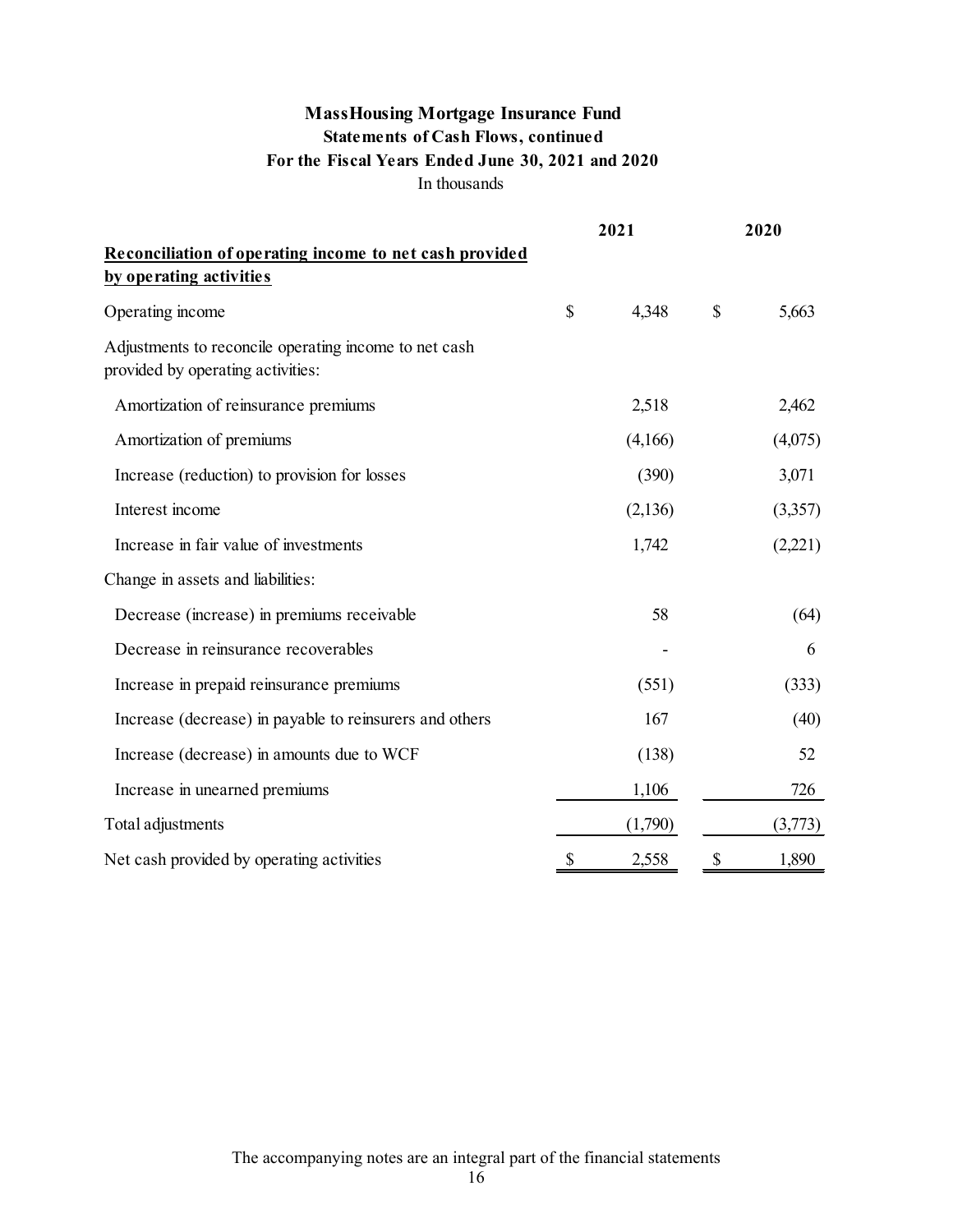### **Note A. Fund Description and Recent Events**

In June 1988, the Massachusetts Housing Finance Agency ("MassHousing" or "the Agency") established the Massachusetts Housing Loan Loss Reserve Fund within the Agency's Working Capital Fund under an escrow agreement last amended on June 21, 2010 between the Agency and U.S. Bank National Association (successor trustee to State Street Bank & Trust Company). In October 2003, the Fund's name was changed to MassHousing Mortgage Insurance Fund (MIF). MIF's net position is presented as restricted net position within the Agency's Working Capital Fund. MIF was created in response to the Agency's assessment and determination that insurance provided by private mortgage insurers was not available at prices and with terms and conditions consistent with the requirements of the Agency's single-family loan programs.

From time to time MassHousing's Board of Directors may elect to contribute cash to MIF in order to stabilize MIF's insurance capacity.

All fees, charges, and premiums collected from borrowers, as well as all investment income, are deposited into MIF accounts. All mortgage insurance claims and costs associated therewith and all administrative expenses incurred by MassHousing in connection with the administration of MIF are payable by MIF.

Under the terms of the escrow agreement, MIF may not issue any mortgage insurance policy for a loan, nor make any commitment for a policy, if it is determined that MIF's capital is not sufficient to satisfy the capital adequacy requirements of both Standard & Poor's Rating Services (S&P) and Moody's Investors Service, Inc. (Moody's) necessary to maintain the Agency's credit rating and the credit ratings on the Agency's outstanding bonds based on reserve models provided by such rating agencies.

MIF is also subject to the Private Mortgage Insurer Eligibility Requirements (PMIERs) issued by Fannie Mae on September 27, 2018, as amended, which became applicable to MIF on March 31, 2019. PMIERS includes a number of Business and Financial Requirements that MIF must maintain.

MIF operates separately and independently from the Agency's Home Ownership loan program's origination and monitoring operations. MIF currently derives all its business from either MassHousing or MassHousing's approved lender network.

# **COVID-19 Response**

On March 11, 2020, the World Health Organization declared COVID-19 a global pandemic and on March 13, 2020, the President of the United States declared a national emergency in response to the COVID-19 pandemic. Since the initial emergency declaration, the Federal government has enacted several COVID-19 related bills, including the Coronavirus Aid, Relief and Economic Security Act (The CARES Act), signed into law on March 27, 2020, and the American Rescue Plan Act of 2021 (ARPA), signed into law on March 11, 2021.

Under The CARES Act, a borrower with a federally backed mortgage loan secured by a lien on residential property designed for 1-4 families, who is experiencing financial hardship due, directly or indirectly, to the COVID-19 emergency could request forbearance regardless of delinquency status. The CARES Act further provided that upon receipt of a request of forbearance, servicers of such loans, such as MassHousing, will (i) provide forbearance for up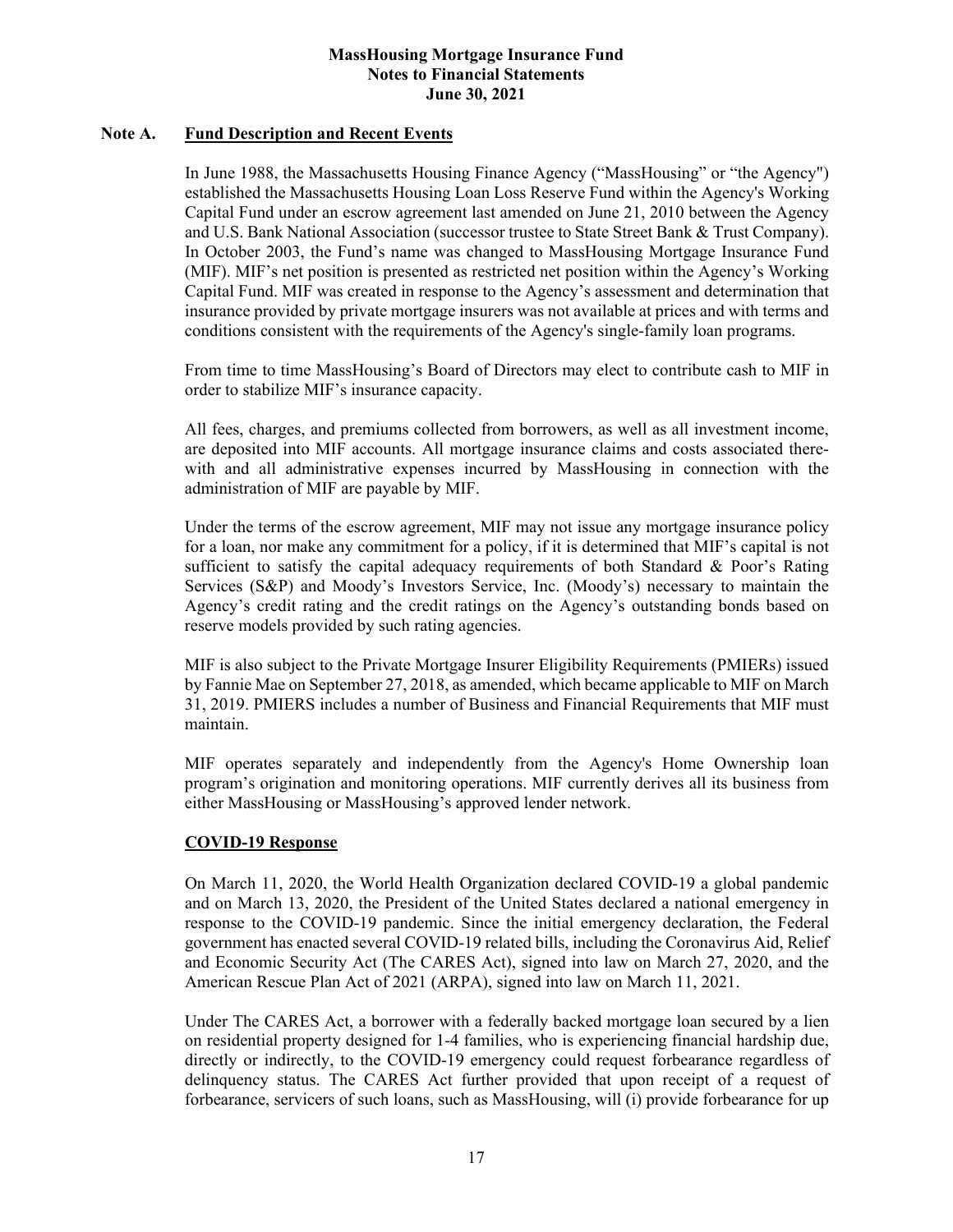to 180 days and (ii) extend forbearance for up to an additional 180-day period, upon the timely request of the borrower.

ARPA, a \$1.9 trillion COVID-19 relief package, which includes a number of provisions that mostly affect hospitals and health systems, provides financial support for families and small businesses, as well as extends and expands support for housing, childcare, food and the education system. MassHousing is currently monitoring the housing related implications of ARPA and plans for deploying any housing-related funds made available by ARPA.

In February 2021, the President of the United States announced additional measures available for certain eligible homeowners with federally-backed mortgage loans, including (i) the extension of a foreclosure moratorium through June 30, 2021, (ii) the extension, to June 30, 2021, of the deadline by which forbearance may be requested and (iii) the availability of up to six months of additional mortgage payment forbearance, in three-month increments, for eligible borrowers who entered forbearance on or before June 30, 2020. In addition, the Federal Housing Financing Agency (FHFA) announced that certain eligible borrowers with mortgages backed by FNMA or FHLMC (i) are covered under a foreclosure moratorium running through June 30, 2021 and (ii) if the borrower was in an active COVID-19 forbearance plan as of February 28, 2021, may qualify for an additional six-months of forbearance (bringing the overall forbearance period to up to 18-months for such borrowers).

In May of 2021, The Commonwealth of Massachusetts launched its Subsidized Housing Emergency Rental Assistance (SHERA) program. The SHERA program is funded with a portion of the federal assistance provided for under section 501 of Division N of the Consolidated Appropriations Acts, 2021, PUB. L No. 116-260, enacted December 27, 2020. The SHERA Program helps residents clear rent arrearages incurred from April 1, 2020 through March 31, 2021 due to the COVID-19 pandemic. MassHousing borrowers are among the first phase of eligible participants for the program. MassHousing is one of the administrators of the SHERA program.

On May 28, 2021, Governor Baker issued an executive order terminating, as of June 15, 2021, the state of emergency due to COVID-19 that had been in place in Massachusetts since March 20, 2020 and rescinding prior orders that had implemented COVID-19 restrictions such as masking and limits on the size of gatherings or occupancy of certain buildings. However, MassHousing cannot predict (i) the duration or extent of the COVID-19 pandemic or any other outbreak emergency; (ii) the duration or expansion of any foreclosure or eviction moratorium affecting MassHousing's ability to foreclose and collect on delinquent mortgage loans; (iii) the number of mortgage loans that will be in default as a result of the COVID-19 pandemic and subsequent federal, state and local responses thereto, including the CARES Act and the referenced actions announced by the President and FHFA and ARPA; (iv) whether and to what extent the COVID-19 pandemic or other outbreak or emergency may disrupt the local or global economy, manufacturing, or supply chain, or whether any such disruption may adversely impact MassHousing or its operations; or (v) whether or to what extent MassHousing or other government agencies may provide additional deferrals, forbearances, adjustments, or other changes to payments on mortgage loans.

In June 2021, President Biden announced (i) the extension by the Department of Housing and Urban Development (HUD), the Department of Veterans Affairs (VA), and the United States Department of Agriculture (USDA) of their foreclosure moratorium for one, final month, until July 31, 2021, (ii) the extension by FHFA of its foreclosure moratorium for mortgages backed by Fannie Mae and Freddie Mac until July 31, 2021 and (iii) that HUD, VA and USDA would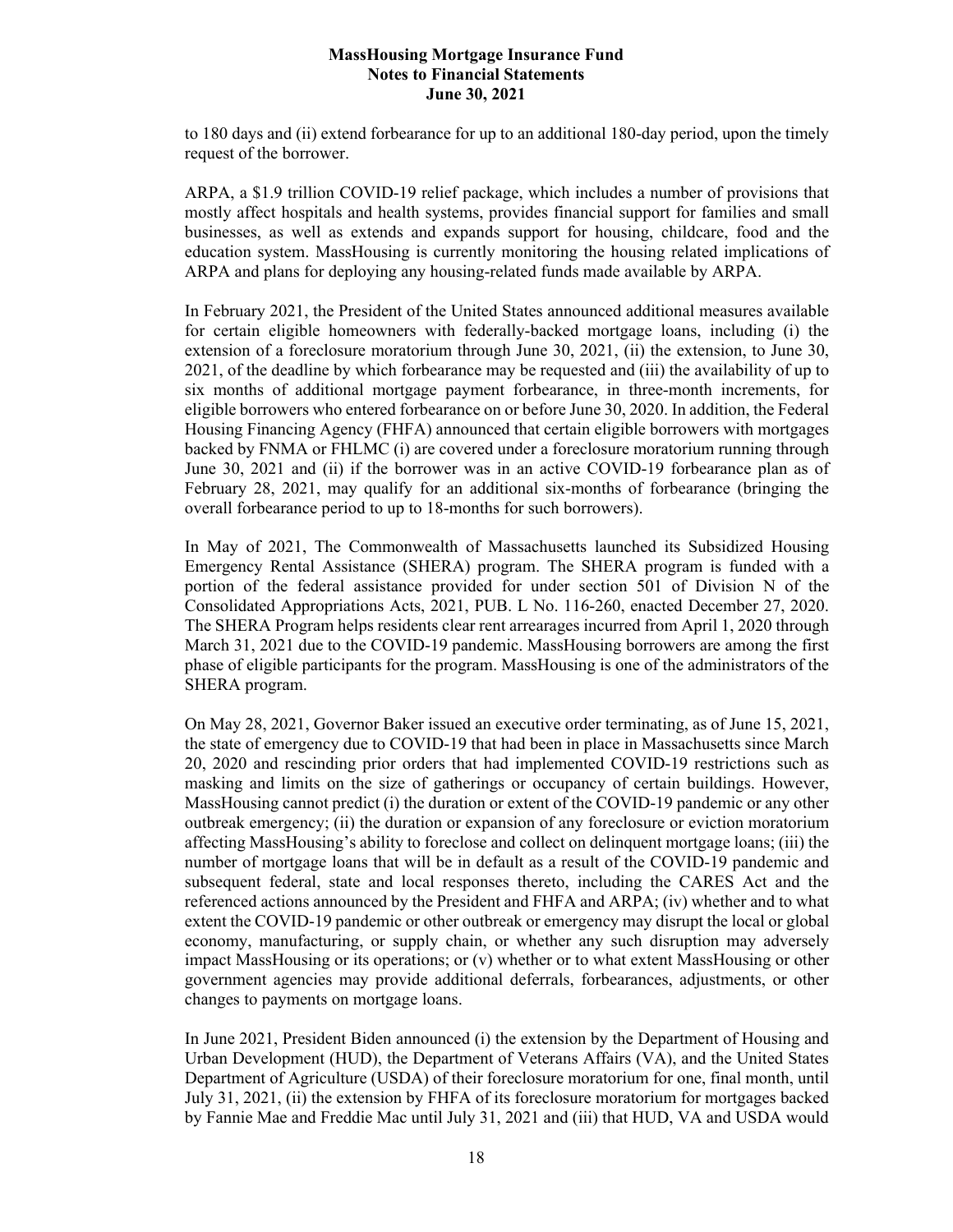continue to allow homeowners who had not taken advantage of forbearance to date to enter into COVID-19 related forbearance through September 30, 2021, while homeowners with Fannie Mae and Freddie Mac-backed mortgages who have COVID-19 related hardships would continue to be eligible for COVID-19 related forbearance.

On August 3, 2021, the United States Centers for Disease Control and Prevention (CDC) issued an order to be effective through October 3, 2021 that, with certain exceptions, halts evictions of certain eligible tenants in United States counties experiencing substantial and high levels of community transmission of COVID-19. On August 26, 2021, the U.S. Supreme Court blocked any enforcement of the CDC's order. It is unknown what, if any, legislative or other governmental action may be prompted by the court ruling.

Any of these legislative or administrative actions, and other proposals, if enacted, may have both adverse and positive effects on MassHousing's operations and financial condition.

Each month since April 2020, the Agency has posted a voluntary notice regarding the impact of the COVID-19 pandemic on the Agency's Home Ownership Programs, Mortgage Insurance Fund and Rental Bond Programs on the Municipal Securities Rulemaking Board's Electronic Municipal Market Access system.

### **Note B. Summary of Significant Accounting Policies**

#### **Basis of Presentation**

MIF's financial statements have been prepared in conformity with accounting principles generally accepted in the United States of America (GAAP).

#### **Basis of Accounting**

MIF accounts for and reports its activities by applying Standards of Governmental Accounting and Financial Reporting, as promulgated by the Governmental Accounting Standards Board (GASB). The statements are prepared utilizing the economic resources measurement focus and the accrual basis of accounting, wherein revenues are recognized when earned, and expenses when incurred.

Operating revenues and expenses generally result from providing services in connection with MIF's ongoing operations. The principal operating revenues of MIF are insurance premiums and investment income. Operating expenses consist of reinsurance expense, underwriting and administrative expenses, and claims expense. All items of revenue and expense are classified as operating.

# **Use of Estimates**

The preparation of financial statements in conformity with GAAP requires management to make estimates and assumptions that affect the reported amounts of assets and liabilities, the disclosure of contingent assets and liabilities at the date of the financial statements, and the reported amounts of revenues and expenses during the reporting period. These estimates are based on management's best knowledge of current events, historical experience, actions that MIF may undertake in the future, and on various other assumptions that are believed to be reasonable under the circumstances. Actual results could differ from those estimates. Significant estimates are more fully described in the applicable following notes.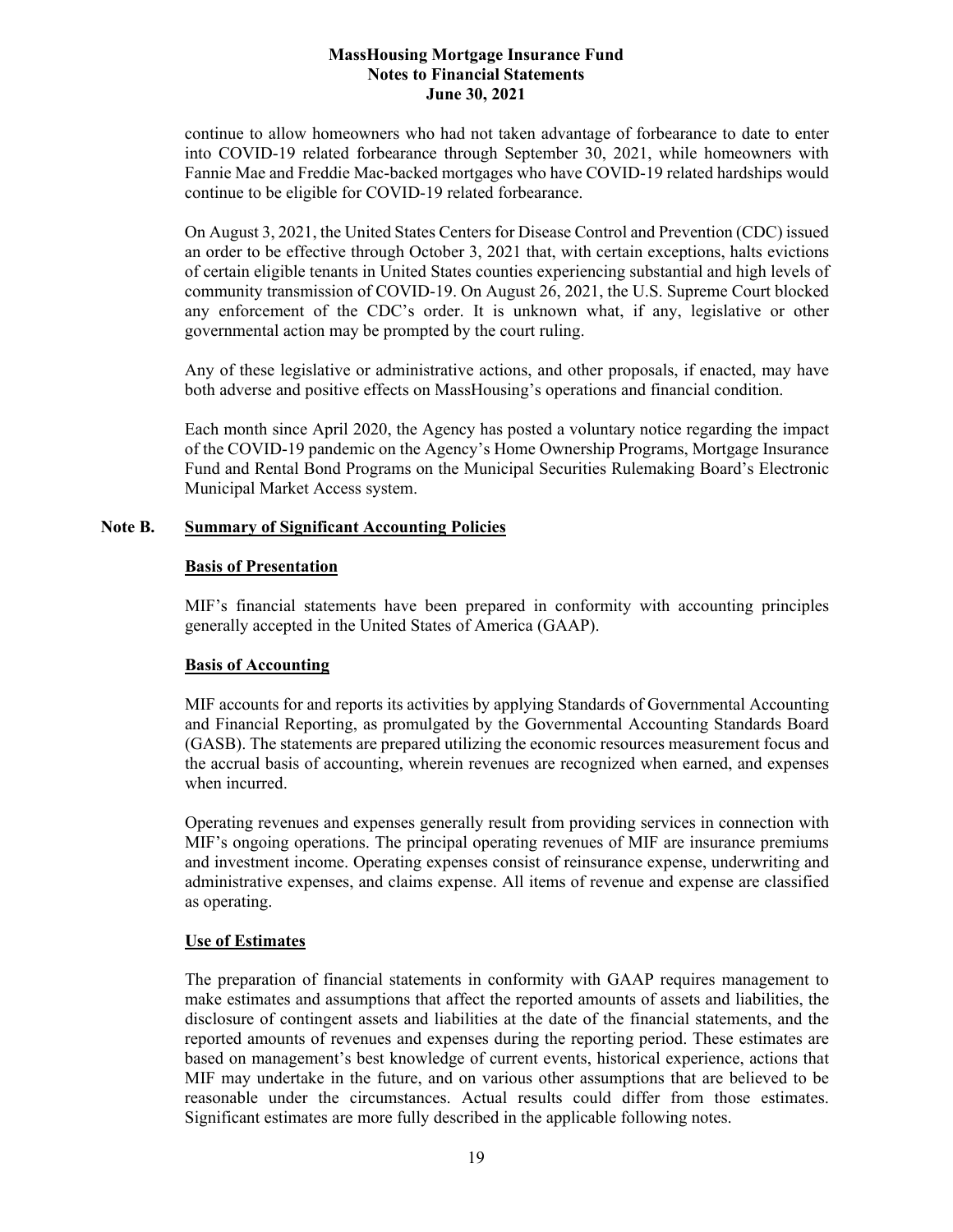## **Cash and Cash Equivalents**

Cash includes amounts in checking and savings accounts, which are insured (subject to maximum limits) by the Federal Deposit Insurance Corporation (FDIC). Each savings account depositor is insured by the FDIC up to \$250,000 at each bank.

Cash equivalents include investments with maturities of three months or less when acquired and consist of money-market mutual fund shares. MIF's principal money-market type mutual fund is the First American Government Obligation Money Market Fund.

### **Investments and Investment Earnings**

Investments are carried at fair value unless they are purchased with maturities of one year or less, in which case they are carried at amortized cost, which approximates fair value. For investments carried at their fair values at the Statement of Net Position date, MIF uses quoted market prices, where available, to determine the fair value of long-term investments at the close of each reporting period. For non-trading long-term investments, if any, MIF uses composite quotes set by a third party and evaluated by management. The change in fair value of those investments from one period to the next is a separately stated component of investment earnings and is separately disclosed in the Statement of Revenues, Expenses, and Changes in Net Position. Investment earnings are accrued as earned.

### **Restricted Net Position**

Restricted net position is that portion of net position upon which constraints have been placed that are either (1) externally imposed by creditors, grantors or laws, regulations of other governments or (2) are imposed by law through constitutional provisions or enabling legislation. The funds and accounts established by MIF are held under an Escrow Agreement between the Agency and the independent Escrow Agent. Accordingly, all funds and accounts established by MIF are restricted as to their use. If certain terms and conditions are met, including the completion, submission, and approval of defined compliance and covenants, MassHousing may direct the Escrow Agent to withdraw from MIF, and pay to MassHousing any portion of the amount on deposit in MIF in excess of the Required Reserve Balance.

# **Premiums Earned and Unearned**

Single premium (borrower paid and lender paid) mortgage insurance premiums are recorded as income on a pro-rata basis during the expected average life of the related loan. The expected average life is equivalent to the average expected policy period. Annual mortgage insurance premiums are recorded as income on a pro-rata-basis over twelve months. Unearned premiums represent the portion of premiums written which are applicable to the expected unexpired terms of policies in force. Policy premiums paid by the borrower are given the option to choose either a single or a monthly premium payment. Borrower paid single premiums and borrower paid annual premiums are paid at the beginning of the policy period and are recorded as income on a pro-rata basis over the expected life and year term, respectively.

# **Lender Paid Mortgage Insurance ("LPMI")**

In fiscal year 2014, MIF commenced the LPMI program. Through this program, the cost of mortgage insurance is paid up-front to MIF by the lender, with a single premium rather than spreading it out in monthly payments over the life of the loan. This cost is offset by a higher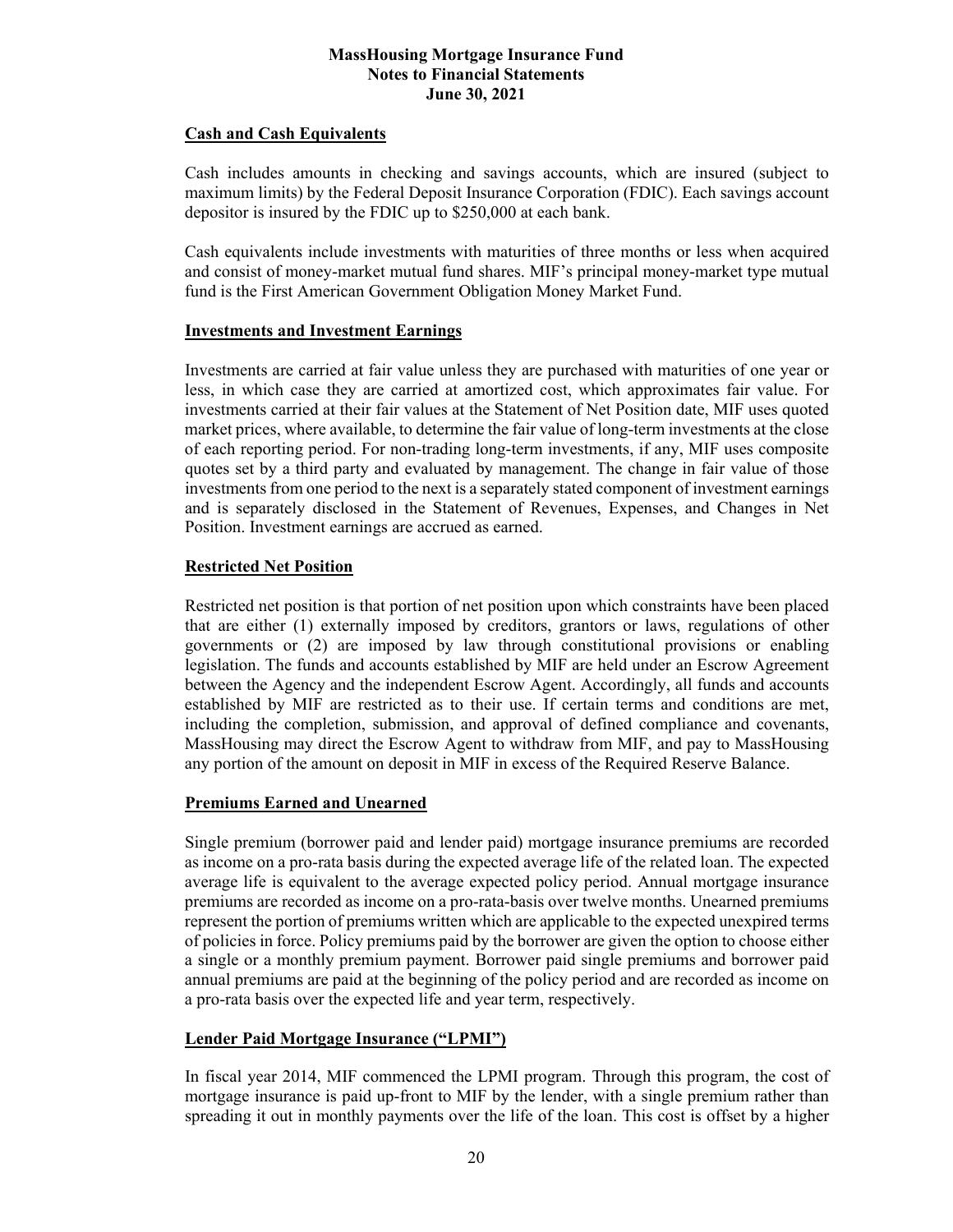interest rate on the mortgage, compared to a loan with Borrower Paid Mortgage Insurance (BPMI). Even with the higher rate, the LPMI generally results in a lower monthly payment for the borrower for the first several years of the loan, and still provides MassHousing's signature [MIPlus](http://www.masshousing.com/miplus)® unemployment benefit protection that pays a borrower's monthly principal and interest payment for up to six months if the borrower becomes unemployed.

# **Prepaid Reinsurance Premiums**

Prepaid reinsurance premiums are the unamortized portion of the reinsurance premiums paid to the reinsurer. The premiums paid are being amortized over the expected average life of the related loans, which ranges from 6 to 10 years depending on the policy.

### **Administrative Expenses / Related Party Transactions**

MassHousing allocates overhead expenses, including payroll, payroll related, rent and other operating costs to MIF. Because of the relationship between MassHousing and MIF, it is possible that the allocation is different from what it would be in an arm's length transaction.

# **Loss Reserves and Provision for Losses**

The loss reserves is a valuation allowance that reflects an estimate of insurance losses related to the MIF's insured portfolio. An evaluation is performed which takes into consideration such factors as delinquency and default data, claims experience, reinsurance policies in place, and settlement expenses. MIF establishes a loss reserve when deemed necessary.

# **Note C. Cash, Cash Equivalents, and Investments**

MIF follows MassHousing's approved Investment Policy. This policy is designed to ensure the prudent management of funds and the availability of operating and capital funds when required, while earning a competitive return within the policy framework. The primary objectives of investment activity, in order of priority, are safety of principal, liquidity, and investment yield.

Under MassHousing's approved Investment Policy, adopted April 13, 2021 authorized investments may include:

- 1. U.S. Treasury/U.S. Government Guaranteed Obligations
- 2. Federal Agency or U.S. government sponsored enterprises (GSE) obligations
- 3. Agency or GSE Mortgage Backed Securities
- 4. U.S. Instrumentalities ("Supranationals") U.S. dollar denominated debt obligations of a multilateral organization of governments for which the United States government is a participant, shareholder, and/or voting member with minimum ratings of AAA/Aaa (or the equivalent) or A-1/P-1 (or the equivalent) by any one rating agency.
- 5. Municipal Bonds Minimum ratings of A-/A3 (or the equivalent) or SP-1/MIG 1 (or the equivalent) by any one rating agency.
- 6. Corporates and Other Debt Obligations Minimum ratings of A-/A3 (or the equivalent) or A-1/P-1 (or the equivalent) by any one rating agency.
- 7. Commercial Paper Minimum ratings of A-1/P-1 (or the equivalent) by any one rating agency.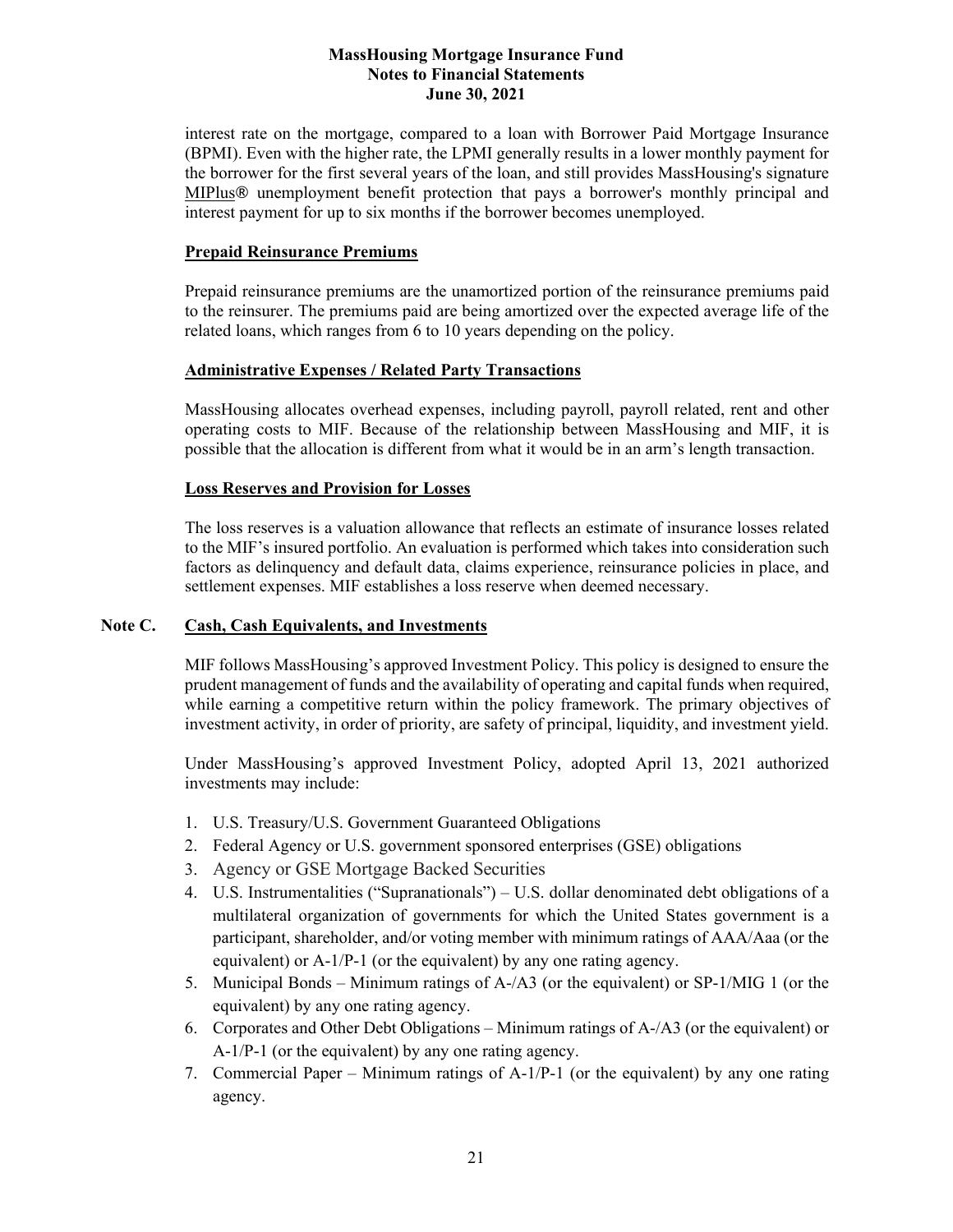- 8. Asset-Backed Securities Minimum ratings of AAA/Aaa (or the equivalent) or A-1+/P-1 (or the equivalent) by any one rating agency.
- 9. Bankers' Acceptances Minimum ratings of A-1/P-1 (or the equivalent) by any one rating agency.
- 10. Negotiable Bank Deposit Obligations Minimum ratings of A-/A3 (or the equivalent) or A-1/P-1 (or the equivalent) by any one rating agency.
- 11. Collateralized Bank Deposits
- 12. Insured Bank Deposits
- 13. Money Market Funds Maintain the highest rating at the time of investment from Standard & Poor's or Moody's, or the equivalent from a nationally-recognized statistical rating organization (NRSRO).
- 14. Massachusetts Municipal Depository Trust ("MMDT")
- 15. Repurchase agreements The counterparty maintains a short-term credit rating of at least A-1/P-1 (or the equivalent) by any one rating agency and has been in operation for at least five years.
- 16. Investment agreements or guaranteed investment contracts-Minimumratings of at least AA- /Aa3 (or the equivalent) from any one rating agency. Short term investment agreements with durations of less than three years may be entered into with companies that have a short term rating of at least SP-1/VMIG1/F1 (or the equivalent) from any one rating agency.
- 17. Any other investments expressly permitted by Commonwealth statute and authorized by MassHousing.

MMDT is an external investment pool not subject to U.S. Securities and Exchange Commission registration but regulated by the Treasurer of the Commonwealth. MMDT's manager seeks to maintain a net asset value at \$1.00 per share.

MIF's investment balances are maintained in order to meet the capital adequacy reserves required to underwrite mortgage insurance risk. At June 30, 2021 and 2020, under S&P's reserve methodology, MIF was required to maintain a reserve of \$56.0 million and \$77.8 million, respectively, to underwrite MIF's insurance in force. MIF met the required capital adequacy reserves at both June 30, 2021 and 2020.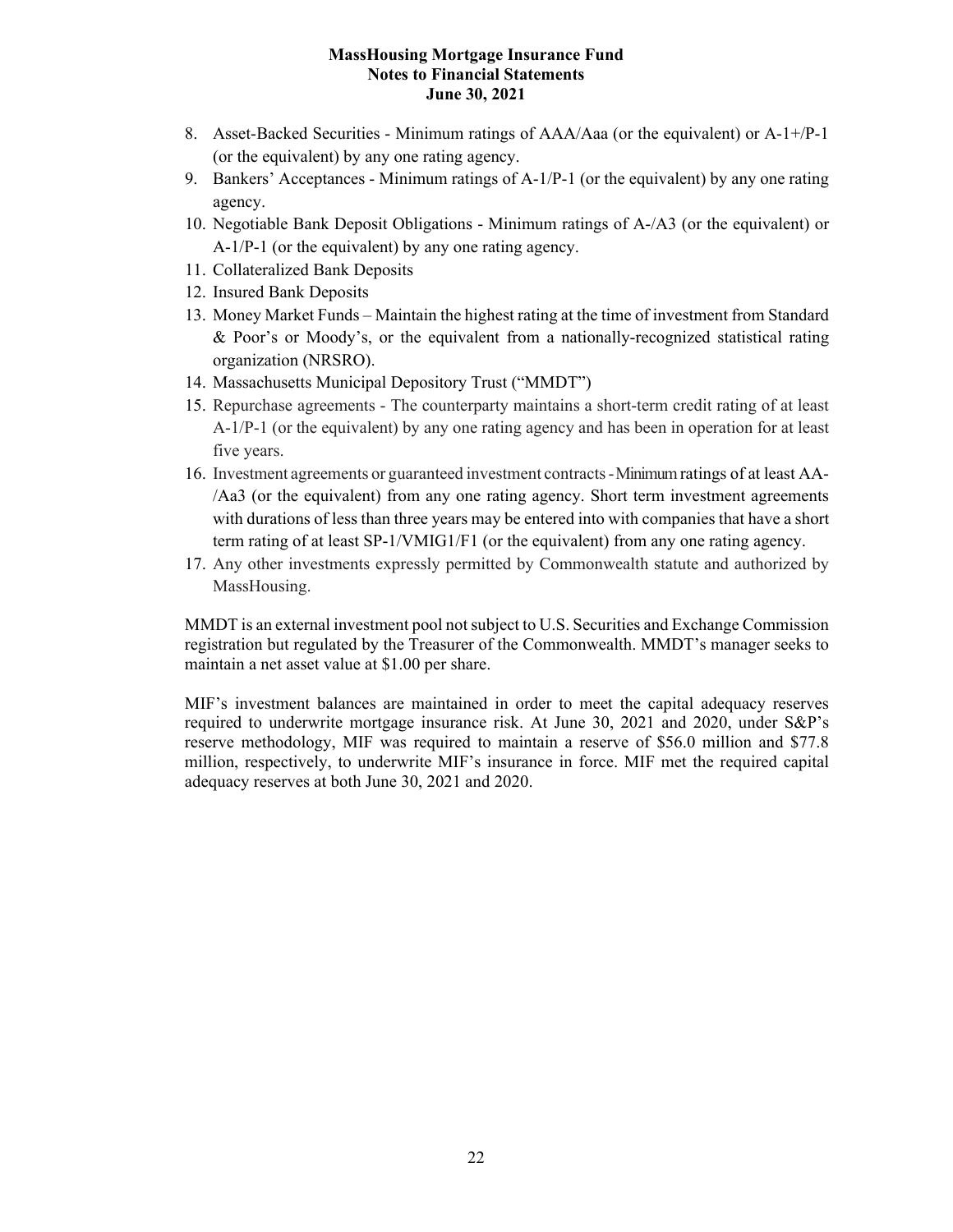**Total Cost, Amortized Cost or Fair Value Less Than 1 1-5 6-10 More Than 10** GSE MBS and Obligations \$ 48,677 \$ 6,210 \$ 27,397 \$ 4,804 \$ 10,266 U.S. Treasuries 29,032 372 28,660 Corporate Obligations 14,177 14,177 Cash Equivalents 12,440 12,440 Commercial Paper 11,713 11,713 Negotiable Bank Debt Obligations 10,925 6,178 4,747 Government Guaranteed Obligations 5,981 5,981 Asset-Backed Securities 1,793 1,563 230 Total Investments and Cash Equivalents \$ 134,738 \$ 36,913 \$ 82,525 \$ 5,034 \$ 10,266

At June 30, 2021, MIF had the following investments and cash equivalents and their maturities (in thousands):

**Investment Maturities (in Years)**

# At June 30, 2020, MIF had the following investments and cash equivalents and their maturities (in thousands):

|                                                   | <b>Total Cost,</b><br><b>Amortized Cost</b> |   |                    |    |        |    |          |    | More Than |
|---------------------------------------------------|---------------------------------------------|---|--------------------|----|--------|----|----------|----|-----------|
|                                                   | or Fair Value                               |   | <b>Less Than 1</b> |    | $1-5$  |    | $6 - 10$ |    | 10        |
|                                                   |                                             |   |                    |    | 43,990 |    |          | -S |           |
| GSE MBS and Obligations<br><b>U.S. Treasuries</b> | \$<br>64,621<br>31,108                      | S | 1,269<br>5,722     | -S | 25,386 | -S | 6,997    |    | 12,365    |
|                                                   |                                             |   |                    |    |        |    |          |    |           |
| Negotiable Bank Debt Obligations                  | 15,163                                      |   | 10,696             |    | 4.467  |    |          |    |           |
| Cash Equivalents                                  | 11,191                                      |   | 11,191             |    |        |    |          |    |           |
| Commercial Paper                                  | 7.909                                       |   | 7.909              |    |        |    |          |    |           |
| Government Guaranteed                             |                                             |   |                    |    |        |    |          |    |           |
| Obligations                                       | 1,716                                       |   |                    |    | 1,716  |    |          |    |           |
| Total Investments and Cash                        |                                             |   |                    |    |        |    |          |    |           |
| Equivalents                                       | \$<br>131.708                               | S | 36,787             |    | 75,559 |    | 6.997    | S  | 12.365    |

### **Investment Maturities (in Years)**

#### **Interest Rate Risk**

Interest rate risk is the risk that changes in interest rates will adversely affect the fair value of an investment. Under MassHousing's Investment Policy, followed by MIF, in order to minimize interest rate risk, the investment portfolio is structured so that the maturities of the investments are scheduled to meet the timing of cash requirements for ongoing operations. MIF thereby avoids the need to sell investments on the open market prior to their maturities. Interest rate risk is also minimized by investing operating funds primarily in money-market funds that are backed with U.S. Treasury obligations and/or in the MMDT.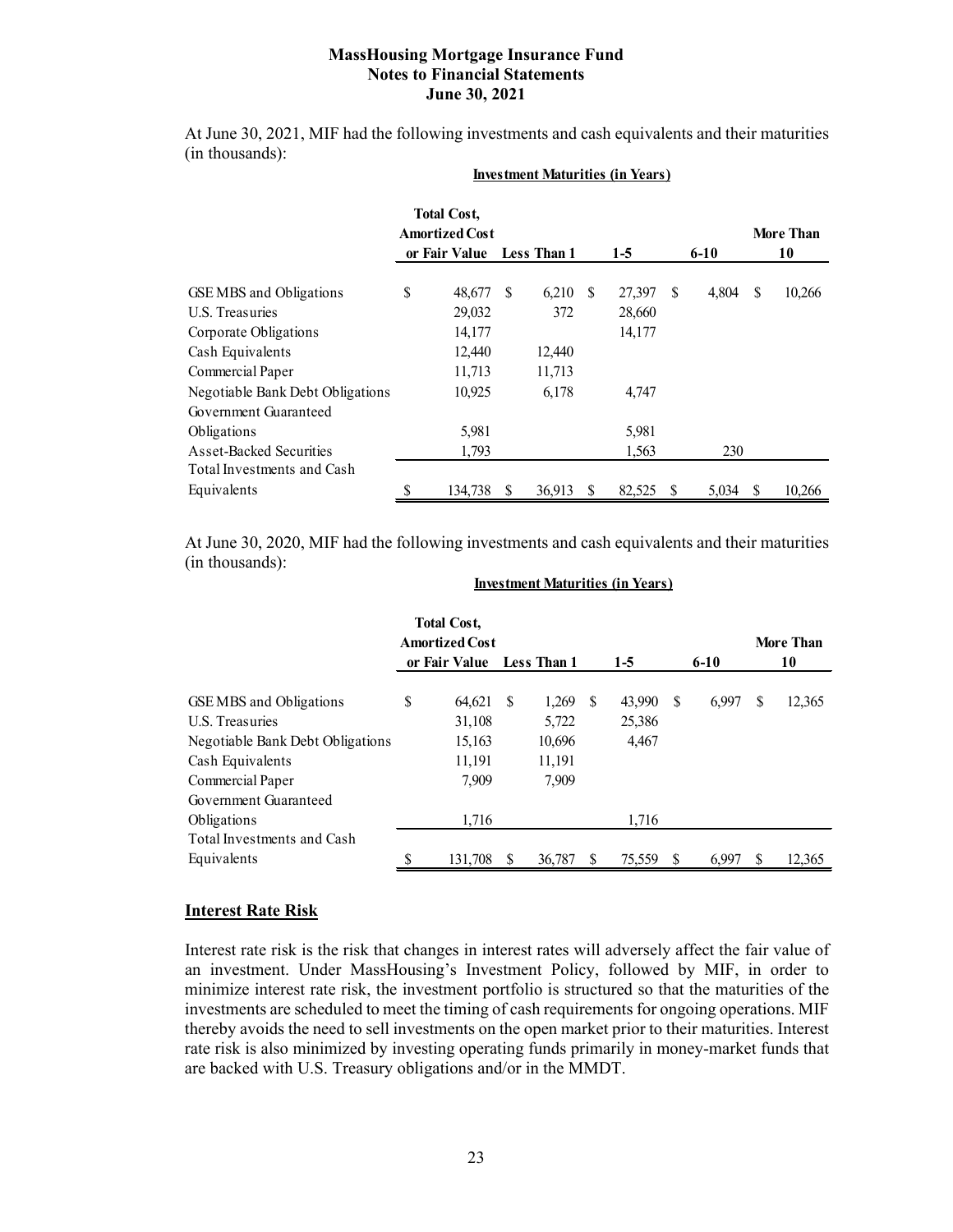# **Credit Risk and Custodial Credit Risk**

Credit risk is the risk that an issuer or other counterparty to an investment will not fulfill its obligations. Custodial credit risk is the risk that, in the event of the failure of the counterparty to a transaction, MIF will not be able to recover the value of its investment from the custodian.

MIF mitigates credit risk and custodial credit risk by limiting investments to those permitted by the approved Investment Policy and investing or entering into custodial arrangements with institutions which meet the specified criteria such as, but not limited to, minimum levels of capital, surplus, and specified minimum ratings by recognized rating agencies.

MIF had the following money-market fund investments at June 30, 2021 and 2020 for which credit ratings had been issued (in thousands):

|                                                    |           | <b>June 30, 2021</b>  | <b>June 30, 2020</b> |                          |  |  |  |
|----------------------------------------------------|-----------|-----------------------|----------------------|--------------------------|--|--|--|
| <b>Money Market Fund</b>                           | Amount    | <b>S&amp;P</b> Rating |                      | <b>Amount</b> S&P Rating |  |  |  |
| US Bank 1st American<br>Government Obligation Fund | \$ 12.440 | AAAm                  | \$ 11.191            | AAAm                     |  |  |  |
| <b>Total Money Market Funds</b>                    | \$12,440  |                       | \$11,191             |                          |  |  |  |

# **Concentration of Credit Risk**

Concentration of credit risk is the risk of loss attributed to the magnitude of MIF's investment in a single issuer. MIF diversifies its investment portfolio to minimize the impact of potential losses from one type of security or individual issuer, excluding U.S. Treasuries, GSEs, and the MMDT. When making new investment decisions, MIF seeks to limit new investment concentration to no more than approximately 15% with any single counterparty. This limit may be exceeded under appropriate circumstances that mitigate risk, which may include, but are not limited to, the short term of the investment, the amount and nature of the investment, the rating of the counterparty, or the amount of collateral pledged by the counterparty.

# **Cash Deposits**

Cash balances on the Statement of Net Position at June 30, 2021 and 2020 were approximately \$54 thousand and \$16 thousand, respectively. These balances were fully insured by the FDIC (see Note B).

# **Fair Value**

Fair value is defined as the price that would be received to sell an asset or paid to transfer a liability in an orderly transaction between market participants in the principal market or, if none exists, the most advantageous market, for the specific asset or liability at the measurement date ("exit price"). The fair value hierarchy that prioritizes the inputs to valuation techniques used to measure fair value is as follows:

Level 1 – Quoted prices (unadjusted) in active markets for identical assets or liabilities at the measurement date.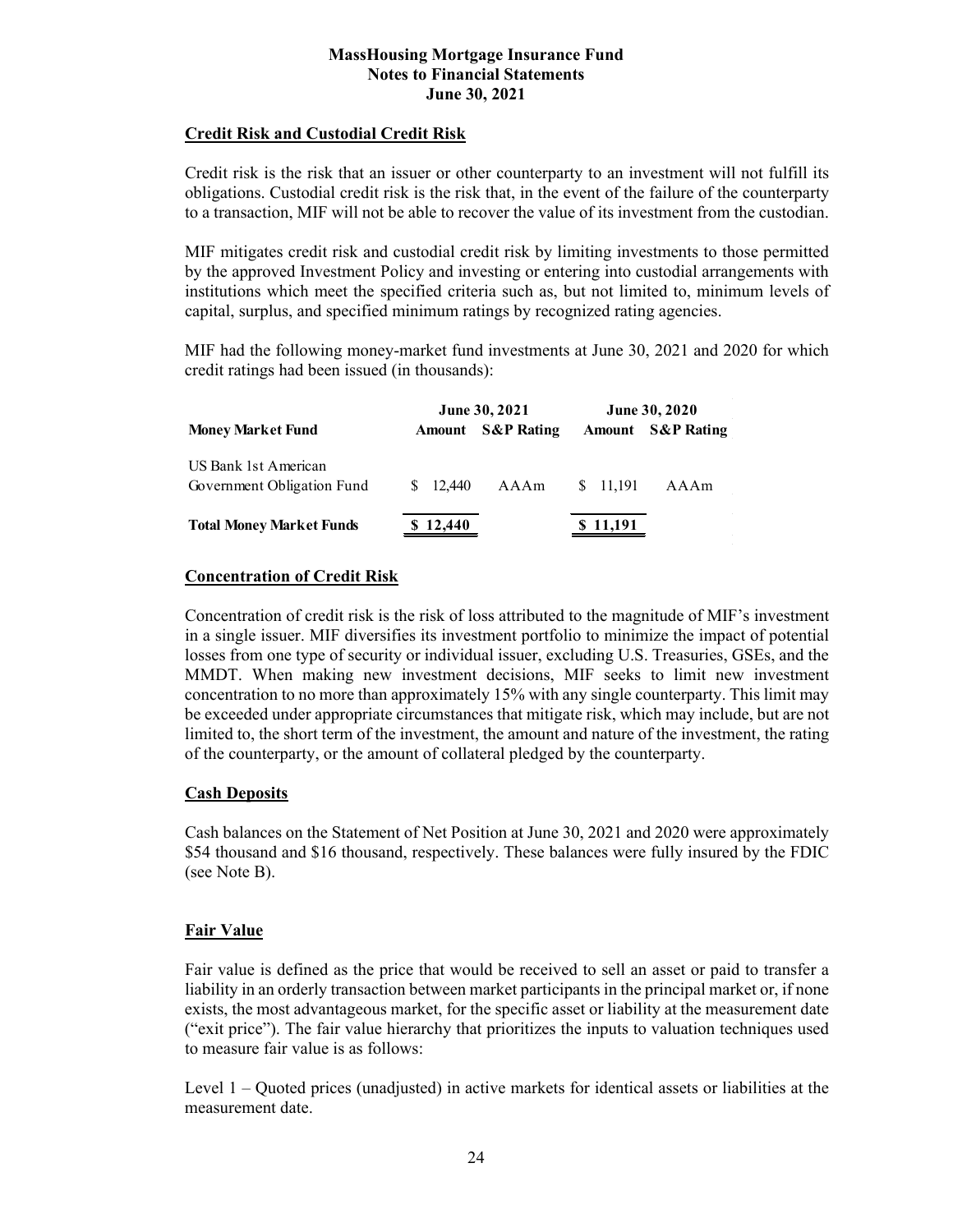Level 2 – Inputs, other than quoted prices included in Level 1 that are observable for the asset and liability, either directly or indirectly, for substantially the full term of the asset or liability.

Level 3 – Prices or valuation techniques that require inputs that are both significant to the fair value measurement and unobservable.

MIF has the following recurring fair value measurements as of June 30, 2021 and June 30, 2020:

- U.S. Treasuries purchased with an initial maturity of more than one year are valued using quoted market prices (Level 1 inputs)
- U.S. Treasuries purchased with an initial maturity of one year or less are recorded at amortized cost (Level 2 inputs)
- GSE MBS and Obligations are valued using quoted market prices (Level 1 inputs)
- Asset-Backed Securities are valued using quoted market prices (Level 1 inputs)
- Government Guaranteed Obligations are valued using quoted market prices (Level 1 inputs)
- Corporate Obligations are valued using quoted market prices (Level 1 inputs)
- Negotiable Bank Debt Obligations with an initial maturity of more than one year are valued using quoted market prices (Level 1 inputs)
- Negotiable Bank Debt Obligations with an initial maturity of one year or less are recorded at amortized cost (Level 2 inputs)
- Commercial Paper is valued using amortized cost (Level 2 inputs)

MIF had the following Investments, which are measured at fair value as of June 30, 2021:

#### **Investment Measured at Fair Value**

(in thousands)

| June 30, 2021                     |    | <b>Total</b><br><b>Fair Value</b><br>06/30/21 |    | <b>Ouoted</b><br>Prices in<br>Active<br><b>Markets</b><br><u>(Level 1)</u> |    | Significant<br><b>Other</b><br><b>Observable</b><br><b>Inputs</b><br>(Level 2) | Significant<br><b>Unobservable</b><br><b>Inputs</b><br>(Level 3) |
|-----------------------------------|----|-----------------------------------------------|----|----------------------------------------------------------------------------|----|--------------------------------------------------------------------------------|------------------------------------------------------------------|
| Investments by fair value level   |    |                                               |    |                                                                            |    |                                                                                |                                                                  |
| <b>Debt securities</b>            |    |                                               |    |                                                                            |    |                                                                                |                                                                  |
| GSE MBS and Obligations           | \$ | 48,677                                        | -S | 48,677                                                                     |    |                                                                                |                                                                  |
| U.S. Treasuries                   |    | 29,032                                        |    | 29,032                                                                     |    |                                                                                |                                                                  |
| Corporate Obligations             |    | 14,177                                        |    | 14,177                                                                     |    |                                                                                |                                                                  |
| Commercial Paper                  |    | 11,713                                        |    |                                                                            | \$ | 11,713                                                                         |                                                                  |
| Negotiable Bank Debt Obligations  |    | 10,925                                        |    | 5,940                                                                      |    | 4,985                                                                          |                                                                  |
| Government Guaranteed Obligations |    | 5,981                                         |    | 5,981                                                                      |    |                                                                                |                                                                  |
| Asset-Backed Securities           |    | 1,793                                         |    | 1,793                                                                      |    |                                                                                |                                                                  |
| <b>Total Debt Securities</b>      | S  | 122,298                                       | S  | 105,600                                                                    | S  | 16,698                                                                         | -S                                                               |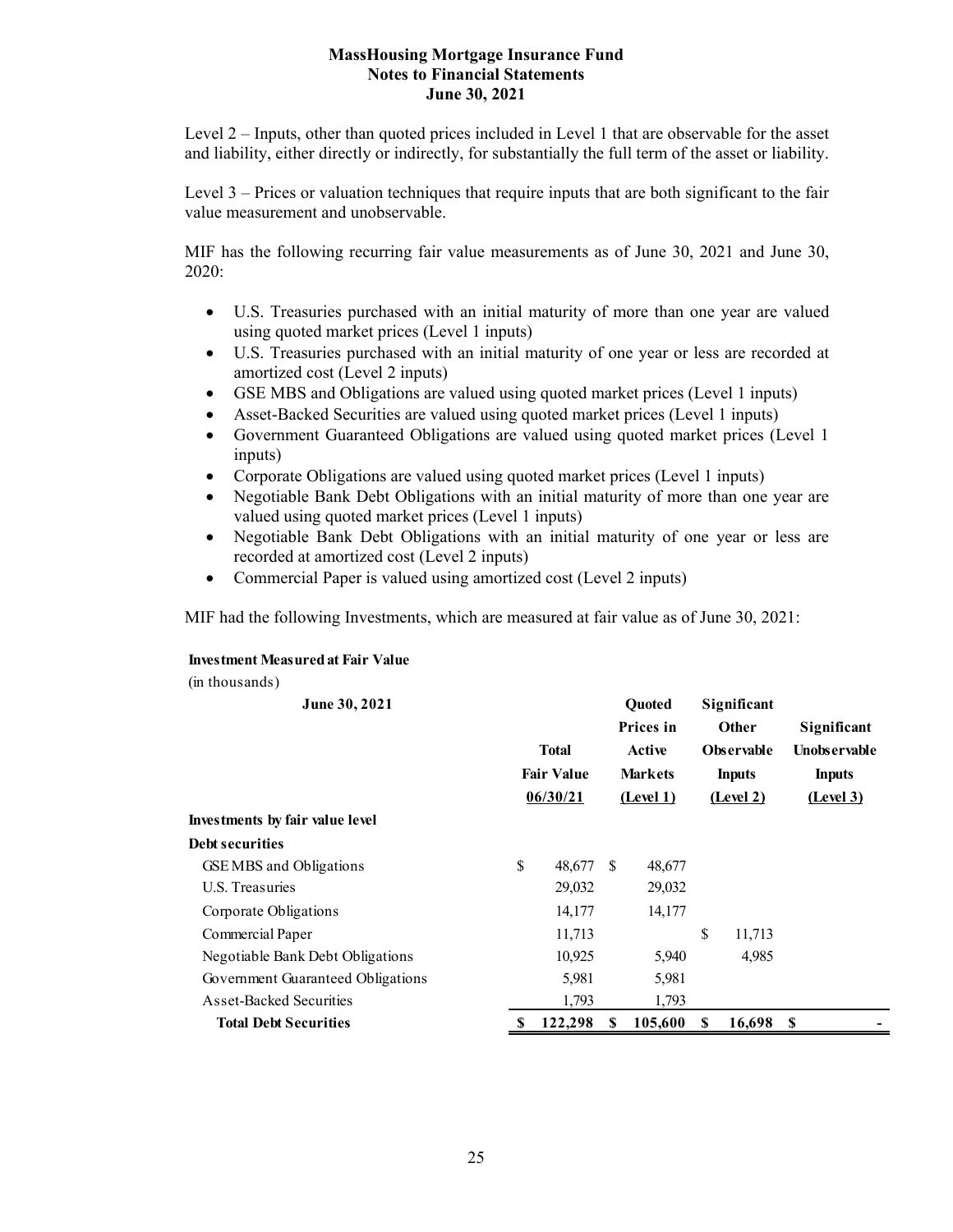MIF had the following Investments, which are measured at fair value as of June 30, 2020:

#### **Investment Measured at Fair Value**

| (in thousands)                    |                                   |          |                                                        |             |   |                                                                   |                                                     |           |  |
|-----------------------------------|-----------------------------------|----------|--------------------------------------------------------|-------------|---|-------------------------------------------------------------------|-----------------------------------------------------|-----------|--|
| June 30, 2020                     | <b>Total</b><br><b>Fair Value</b> |          | <b>Ouoted</b><br>Prices in<br>Active<br><b>Markets</b> |             |   | Significant<br><b>Other</b><br><b>Observable</b><br><b>Inputs</b> | Significant<br><b>Unobservable</b><br><b>Inputs</b> |           |  |
|                                   |                                   | 06/30/20 |                                                        | (Level 1)   |   | (Level 2)                                                         |                                                     | (Level 3) |  |
| Investments by fair value level   |                                   |          |                                                        |             |   |                                                                   |                                                     |           |  |
| <b>Debt securities</b>            |                                   |          |                                                        |             |   |                                                                   |                                                     |           |  |
| <b>GSEMBS</b> and Obligations     | \$                                | 64,621   | <sup>\$</sup>                                          | 64,621      |   |                                                                   |                                                     |           |  |
| U.S. Treasuries                   |                                   | 31,108   |                                                        | 31,108      |   |                                                                   |                                                     |           |  |
| Negotiable Bank Debt Obligations  |                                   | 15,163   |                                                        | $11.163$ \$ |   | 4,000                                                             |                                                     |           |  |
| Commercial Paper                  |                                   | 7,909    |                                                        |             |   | 7,909                                                             |                                                     |           |  |
| Government Guaranteed Obligations |                                   | 1,716    |                                                        | 1,716       |   |                                                                   |                                                     |           |  |
| <b>Total Debt Securities</b>      | S                                 | 120,517  | S                                                      | 108,608     | S | 11.909                                                            | -S                                                  |           |  |

#### **Note D. Administrative Expenses**

Overhead expenses allocated to MIF by the Agency during the fiscal years 2021 and 2020 were approximately \$640 thousand and \$729 thousand, respectively. The interfund payable due to the WCF at June 30, 2021 and 2020 was \$80 thousand and \$218 thousand, respectively.

## **Note E. Claims Paid, Net**

Claims paid, net, represents claim expenses incurred by MIF, less claim recoveries from third party reinsurers. For FY 2021, MIF had total claim expenses of approximately \$1.0 million and claim recoveries totaling approximately \$44 thousand, yielding a net claim of approximately \$977 thousand. For FY 2020, MIF had total claim expenses of approximately \$1.3 million and claim recoveries totaling approximately \$551 thousand, yielding a net claim of approximately \$734 thousand.

# **Note F. Promissory Notes**

In an effort to recoup some of the claims paid out as a result of granting a short-sale transaction to a borrower (a real estate sale in which the proceeds from the sale fall short of the balance owed on the loan secured by the property sold), MIF requests that the borrower assume responsibility for the unpaid mortgage loan balance at the time of the short-sale, or some other agreed upon amount, by signing an uncollateralized promissory note. MIF did not enter into any promissory note agreements in FY 2021 or FY 2020. Due to the risky nature of these loans, a reserve allowance for 100% of the amount of the note is recorded at the time of its issuance. Notes outstanding as of June 30, 2021 and 2020 were \$32 thousand and \$80 thousand, respectively. Recoveries on promissory notes during FY 2021 and FY 2020 were \$47 thousand and \$35 thousand, respectively.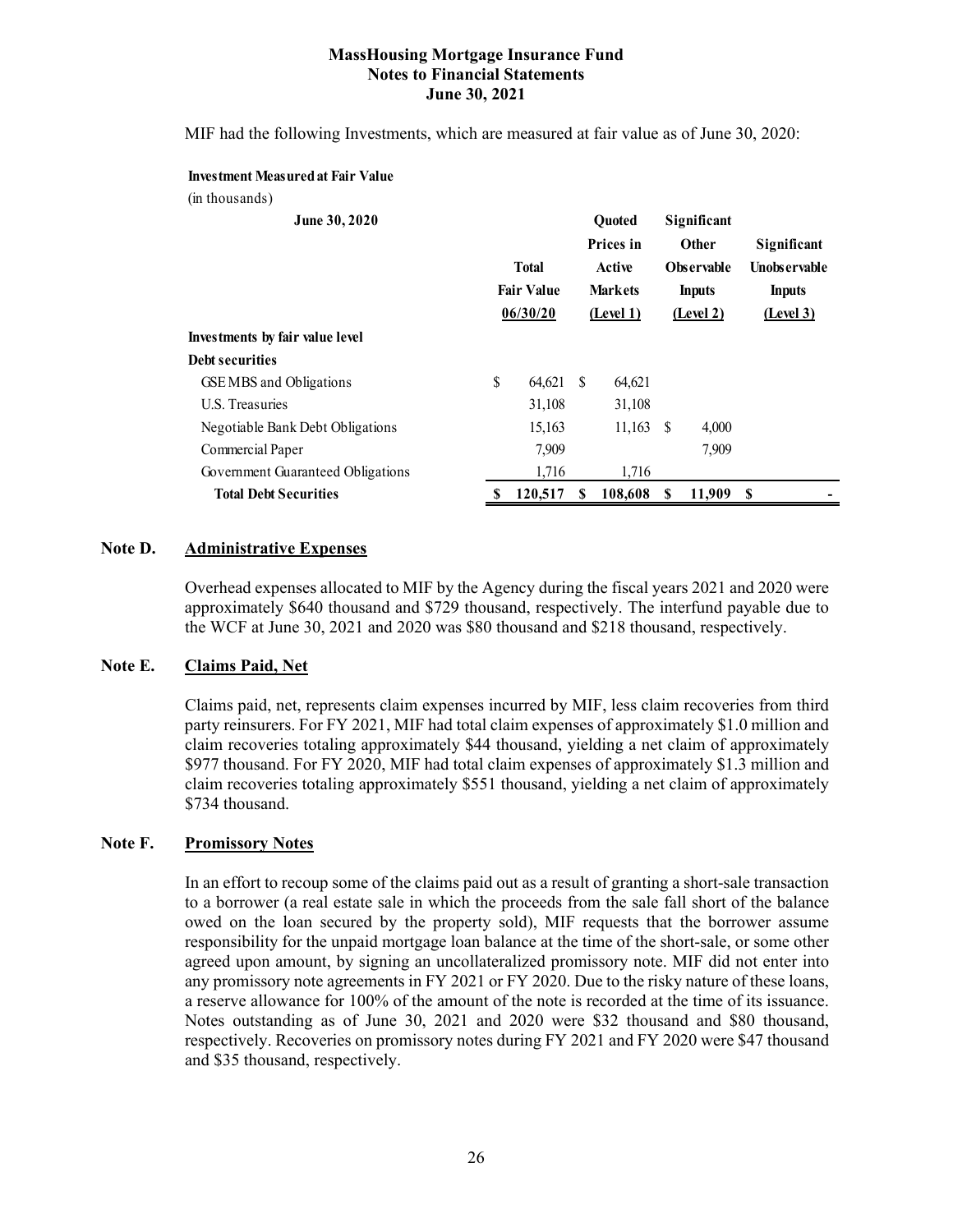### **Note G. Reinsurance Contracts**

MIF has reinsurance arrangements with independent insurers to provide greater diversification of risk, minimize exposures on large losses, and allow MIF to access increased limits of liability. MIF regularly evaluates the financial condition of its reinsurers and monitors the counterparty risk to minimize significant exposure. Although reinsurance agreements contractually obligate MIF's reinsurers to reimburse it for their proportionate share of losses, they do not discharge MIF's primary responsibility to pay the loss claim.

MIF has reinsurance agreements with the Mortgage Guaranty Insurance Corporation (MGIC), United Guaranty Residential Insurance Corporation (UG), Genworth Mortgage Insurance Corporation (GMIC) and Willis Re, acting as a broker for Aspen Insurance UK Limited, Everest Reinsurance Company, Insurance Company of the West, Markel Global Reinsurance Company, Partner Reinsurance Europe SE (Zurich Branch), and Partner Reinsurance Company of the U.S. These agreements provide reinsurance of MassHousing's HomeOwnership loans and, in certain cases, other conventional mortgage loans purchased by MassHousing, loans which were made to persons and families of low- and moderate-income which were originated by other mortgage lenders on Massachusetts one-to-four-unit, owner-occupied residential dwellings, as well as other bank portfolio loans held by Massachusetts banks.

Under each agreement, MIF retains a 10% share of the insurance coverage written on any reinsured loan and the reinsurer reinsures the remaining 90% of the coverage. In addition to MIF's 10% quota share, MIF receives a ceding commission ranging from 20% to 37% of the reinsurance premiums paid under the MGIC, UG, GMIC and Willis Re agreements. The first contract with GMIC includes an excess of loss coverage which costs 1.7% of the gross written premium. The net benefits to MIF under the agreements are likely to range from 26.3% to 43.3% of the premiums for the assumption of 10% of the mortgage risk. Under certain circumstances MIF may be due additional commissions contingent upon reinsurer operational results.

| <b>Reinsurance Contract Providers</b>             | June 30, 2021 | June 30, 2020 |
|---------------------------------------------------|---------------|---------------|
| Aspen Insurance UK Limited                        | $A -$         | N/A           |
| Everest Reinsurance Company                       | $A+$          | $A+$          |
| Genworth Mortgage Insurance Corporation           | $BB+$         | $BB+$         |
| Insurance Company of the West                     | A             | N/A           |
| Markel Global Reinsurance Company                 | A             | N/A           |
| Mortgage Guaranty Insurance Corporation           | $BBB+$        | $BBB+$        |
| Partner Reinsurance Company of the U.S.           | $A+$          | $A+$          |
| Partner Reinsurance Europe SE (Zurich Branch)     | $A+$          | $A+$          |
| United Guaranty Residential Insurance Corporation | A             | A             |

At June 30, 2021 and 2020, the S&P ratings of the reinsurers were as follows:

#### **Reinsurance Credit Risk**

Reinsurance credit risk is the risk that an issuer or other counterparty to a mortgage reinsurance contract will not be able to fulfill its obligations.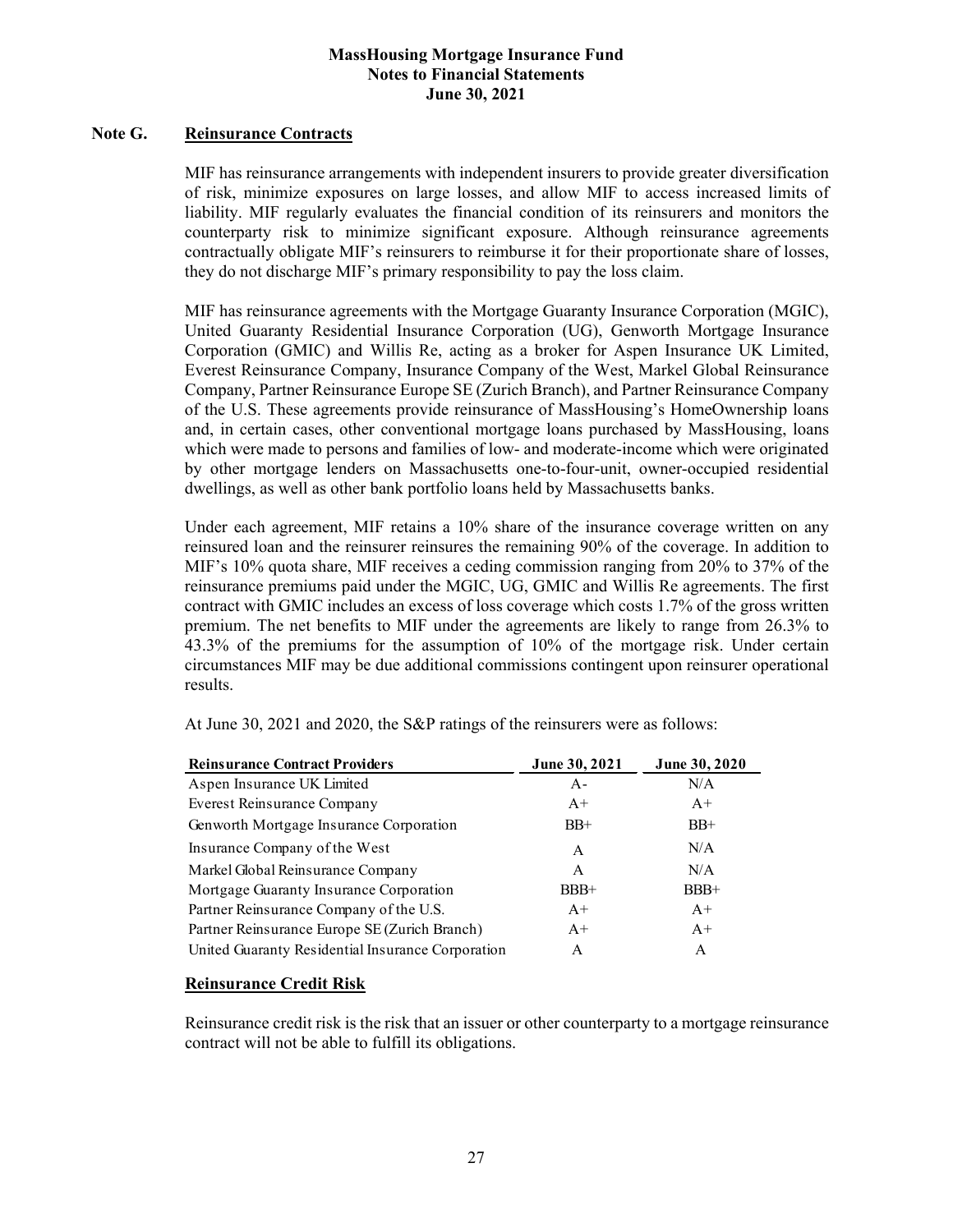## **Concentration of Reinsurance Credit Risk**

Concentration of reinsurance credit risk is the risk of loss attributed to the magnitude of MIF's reinsurance activity with a single underwriter. MIF diversifies its reinsurance activity to minimize the impact of potential losses from one individual issuer

At June 30, 2021 and 2020, the amounts reinsured were as follows (in thousands):

|                                                   | June 30, 2021 |                    |              | June 30, 2020 |                    |              |  |
|---------------------------------------------------|---------------|--------------------|--------------|---------------|--------------------|--------------|--|
|                                                   |               | <b>Reinsurance</b> | $%$ of       |               | <b>Reinsurance</b> | $%$ of       |  |
|                                                   | <b>Amount</b> |                    | <b>Total</b> | <b>Amount</b> |                    | <b>Total</b> |  |
| Everest Reinsurance Company                       | S             | 889,847            | 59.2%        | S             | 869,913            | 50.0%        |  |
| Partner Reinsurance Company of the U.S.           |               | 255,605            | 17.0%        |               | 411,794            | 23.7%        |  |
| Partner Reinsurance Europe SE                     |               | 220,767            | 14.7%        |               | 365,055            | 21.0%        |  |
| Genworth Mortgage Insurance Corporation           |               | 45,065             | $3.0\%$      |               | 65,770             | $3.8\%$      |  |
| Aspen Insurance UK Limited                        |               | 35,909             | $2.4\%$      |               |                    |              |  |
| Insurance Company of the West                     |               | 17.954             | $1.2\%$      |               |                    |              |  |
| Markel Global Reinsurance Company                 |               | 17,954             | $1.2\%$      |               |                    |              |  |
| Mortgage Guaranty Insurance Corporation           |               | 13,251             | $0.9\%$      |               | 19,128             | $1.1\%$      |  |
| United Guaranty Residential Insurance Corporation |               | 6.013              | 0.4%         |               | 7.745              | $0.4\%$      |  |
| Total Reinsurance                                 |               | 1.502.365          | 100.0%       | S             | 1.739,405          | 100.0%       |  |

# **Note H. MIPlus®**

In addition to providing traditional mortgage insurance coverage, MIF also provides under its MIPlus**®** program, additional mortgage payment protection on new loans insured on or after July 1, 2004. The MIPlus® program pays the borrower's monthly mortgage principal and interest requirements for up to six months if the borrower becomes an "enrolled unemployed," as defined by the Commonwealth's unemployment compensation program. MIPlus**®** payments are made directly to the borrower's mortgage loan servicer and are designed to keep the mortgage loan current, avoiding foreclosure, loan loss, and mortgage insurance claims. MIF paid 1,012 MIPlus**®** claims for a total of \$973 thousand during FY 2021 and 414 MIPlus**®** claims for a total of \$422 thousand during FY 2020.

# **Note I. Loss Reserves**

Loss reserves are determined by a review and analysis of loan delinquencies and claims reported, in addition to an estimate of claims incurred but not yet reported, reinsurance policies in place, and settlement expenses. These reserves are based on the experience of MIF's existing insurance portfolio, taking into consideration an analysis prepared by an independent consultant overseen by management and the Agency's existing single-family mortgage loan portfolio and current standard industry derived delinquency and default data. Loss reserves are after applying loss coverage of the reinsurers. Loss reserves are periodically reviewed and updated and any required adjustments are reflected in the current provision for potential losses.